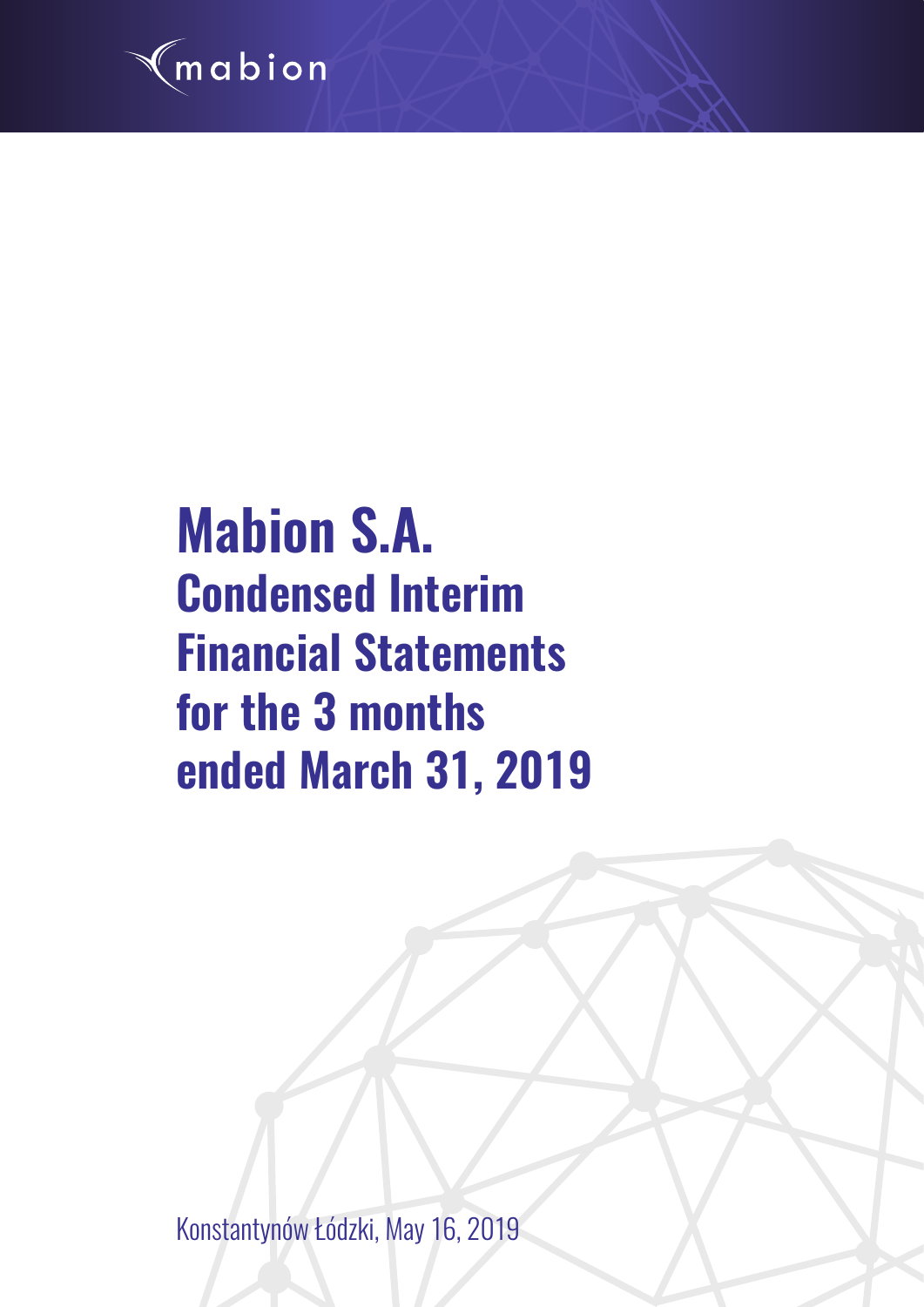# CONDENSED INTERIM STATEMENTS OF COMPREHENSIVE INCOME

| PLN thousands, except if otherwise stated           | <b>Note</b> | <b>January 1, 2019</b><br>- March 31, 2019<br>(unaudited) | <b>January 1, 2018</b><br>- March 31, 2018<br>(unaudited) |
|-----------------------------------------------------|-------------|-----------------------------------------------------------|-----------------------------------------------------------|
| Revenues from research and development services     |             |                                                           |                                                           |
| Cost of services sold                               |             | $\overline{\phantom{0}}$                                  |                                                           |
| <b>Gross profit on sales</b>                        |             | ۰                                                         |                                                           |
| <b>Research and development costs</b>               | 8,9         | (9 238)                                                   | (8889)                                                    |
| General and administrative expenses                 | 8           | (5717)                                                    | (5719)                                                    |
| Other operating income                              | 10          | 586                                                       | 541                                                       |
| Other operating expenses                            | 10          | (140)                                                     | 0                                                         |
| <b>Operating loss</b>                               |             | (14509)                                                   | (14067)                                                   |
| <b>Finance income</b>                               | 11          | 211                                                       | 775                                                       |
| <b>Finance costs</b>                                | 11          | (687)                                                     | (1057)                                                    |
| Loss before tax                                     |             | (14985)                                                   | (14349)                                                   |
| Income tax expense                                  | 20          |                                                           |                                                           |
| <b>NET LOSS</b>                                     |             | (14985)                                                   | (14349)                                                   |
| Other comprehensive income                          |             |                                                           |                                                           |
| <b>TOTAL COMPREHENSIVE INCOME</b>                   |             | (14985)                                                   | (14349)                                                   |
| Basic and diluted loss per share (in PLN per share) |             | (1.09)                                                    | (1.22)                                                    |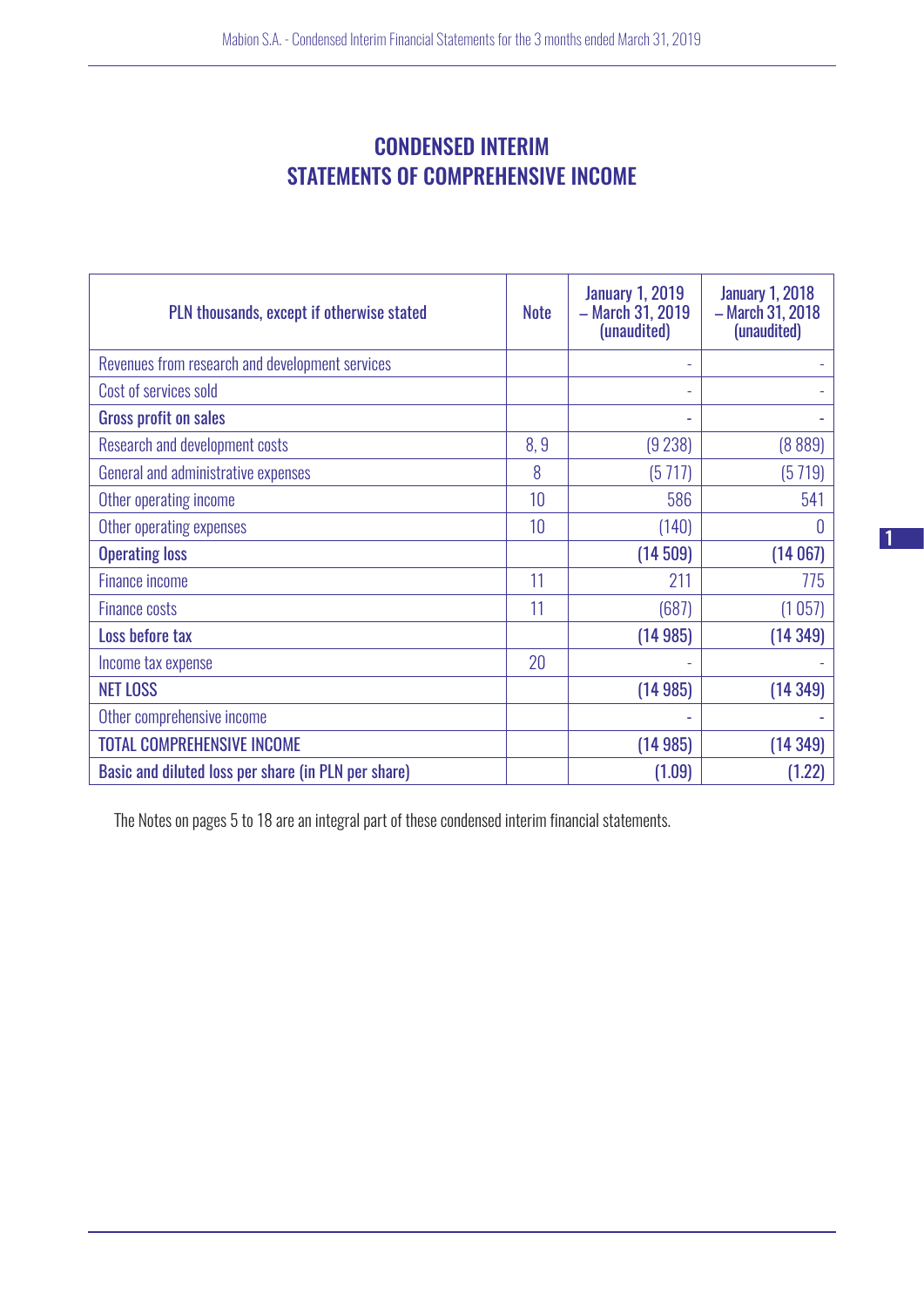# CONDENSED INTERIM STATEMENTS OF FINANCIAL POSITION

| <b>PLN</b> thousands                           | <b>Note</b> | March 31,<br>2019<br>(unaudited) | December 31,<br>2018 | March 31,<br>2018<br>(unaudited) |
|------------------------------------------------|-------------|----------------------------------|----------------------|----------------------------------|
| Property, plant and equipment                  | 12          | 73 364                           | 72 445               | 71806                            |
| Other non-current assets                       |             | 110                              | 110                  | 194                              |
| <b>Total non-current assets</b>                |             | 73 474                           | 72 555               | 72 000                           |
| Inventory                                      | 13          | 10 322                           | 10 298               | 8769                             |
| Trade and other receivables                    |             | 2948                             | 2606                 | 3698                             |
| <b>Prepaid expenses</b>                        |             | 846                              | 840                  | 3 3 9 7                          |
| Cash and cash equivalents                      |             | 40 701                           | 58 418               | 173 338                          |
| <b>Total current assets</b>                    |             | 54 817                           | 72 162               | 189 202                          |
| <b>TOTAL ASSETS</b>                            |             | 128 291                          | 144 717              | 261 202                          |
| Share capital                                  |             | 1372                             | 1372                 | 1180                             |
| Share premium                                  |             | 108 923                          | 108 923              | 2549                             |
| Other capital reserves                         |             | 690                              | 714                  |                                  |
| <b>Accumulated losses</b>                      |             | (83 856)                         | (68 870)             | (72 236)                         |
| <b>Total equity</b>                            | 14          | 27 129                           | 42 139               | (68507)                          |
| Deferred income                                | 15          | 32 266                           | 32 656               | 11578                            |
| <b>Borrowings</b>                              | 17          | 1180                             | 1386                 | 1697                             |
| <b>Finance leases</b>                          | 18          | 1770                             | 2027                 | 2463                             |
| <b>Total non-current liabilities</b>           |             | 35 216                           | 36 069               | 15 738                           |
| Refundable prepayments for distribution rights | 16          | 44 834                           | 43 969               | 35 7 7 6                         |
| Trade and other payables                       | 19          | 15 3 58                          | 16 770               | 20 335                           |
| <b>Borrowings</b>                              | 17          | 879                              | 900                  | 253 314                          |
| Deferred income                                | 15          | 3546                             | 3546                 | 3575                             |
| <b>Finance leases</b>                          | 18          | 1329                             | 1324                 | 971                              |
| <b>Total current liabilities</b>               |             | 65 946                           | 66 509               | 313 971                          |
| <b>TOTAL LIABILITIES</b>                       |             | 101 162                          | 102 578              | 329 709                          |
| <b>TOTAL EQUITY AND LIABILITIES</b>            |             | 128 291                          | 144 717              | 261 202                          |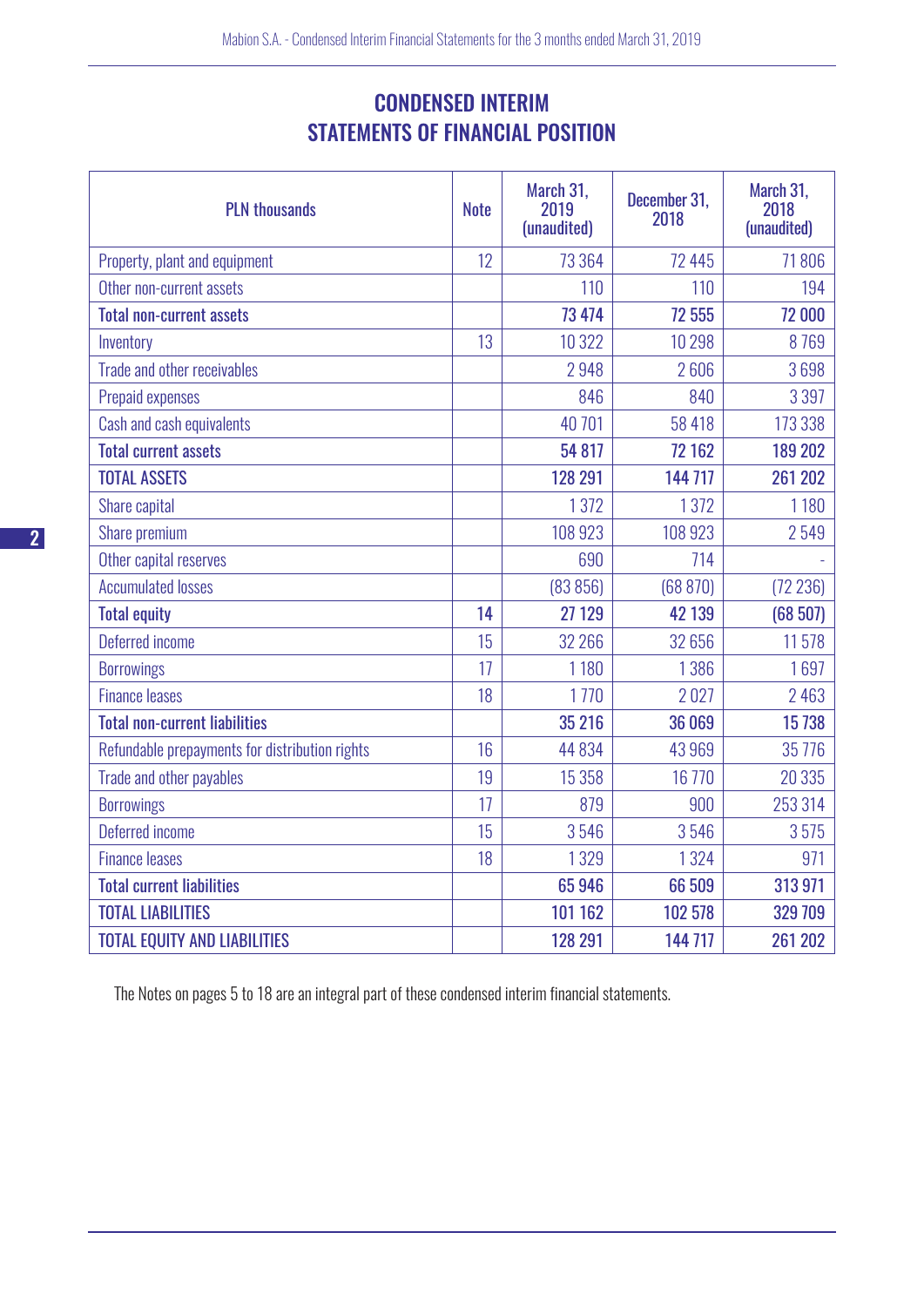# CONDENSED INTERIM STATEMENTS OF CASH FLOWS

| <b>PLN</b> thousands                                                    | <b>January 1, 2019</b><br>- March 31, 2019<br>(unaudited) | <b>January 1, 2018</b><br>- March 31, 2018<br>(unaudited) |
|-------------------------------------------------------------------------|-----------------------------------------------------------|-----------------------------------------------------------|
| Loss before income tax                                                  | (14985)                                                   | (14349)                                                   |
| Adjustments for:                                                        |                                                           |                                                           |
| <b>Depreciation</b>                                                     | 2 7 0 3                                                   | 2 2 5 1                                                   |
| Interest income                                                         | (211)                                                     | (1)                                                       |
| Interest expense                                                        | 100                                                       | 831                                                       |
| Government grant income                                                 | (574)                                                     | (489)                                                     |
| Profit (loss) on investment activities                                  | 13                                                        |                                                           |
| Share-based incentive program expenses                                  | (24)                                                      |                                                           |
| <b>Changes in assets and liabilities:</b>                               |                                                           |                                                           |
| (Increase) / decrease in inventory                                      | (23)                                                      | (1610)                                                    |
| (Increase) / decrease in trade and other receivables                    | (342)                                                     | (2049)                                                    |
| (Increase) / decrease in prepaid expenses                               | (5)                                                       | (3268)                                                    |
| Increase / (decrease) in trade and other payables                       | (1412)                                                    | 1368                                                      |
| Increase / (decrease) in refundable prepayments for distribution rights | 865                                                       | (659)                                                     |
| <b>Cash from operating activities</b>                                   | (13895)                                                   | (17974)                                                   |
| Government grant income                                                 | 183                                                       |                                                           |
| Interest received                                                       | 211                                                       |                                                           |
| Interest paid                                                           | (100)                                                     | (831)                                                     |
| Net cash flows from operating activities                                | (13601)                                                   | (18804)                                                   |
| Sale of property, plant and equipment                                   | 29                                                        |                                                           |
| Purchase of property, plant and equipment                               | (3666)                                                    | (726)                                                     |
| Net cash flows from investing activities                                | (3637)                                                    | (726)                                                     |
| <b>Proceeds from borrowings</b>                                         |                                                           | 177 490                                                   |
| <b>Proceeds from bank loans</b>                                         | ÷,                                                        | 14 903                                                    |
| <b>Repayments of borrowings</b>                                         | (227)                                                     | (151)                                                     |
| Repayments of the finance leases                                        | (252)                                                     | (282)                                                     |
| Net cash flows from financing activities                                | (479)                                                     | 191 961                                                   |
| Net increase / (decrease) in cash and cash equivalents                  | (17717)                                                   | 172 300                                                   |
| Cash and cash equivalents at the beginning of the period                | 58 418                                                    | 1038                                                      |
| Change in cash and cash equivalents due to exchange rate differences    |                                                           |                                                           |
| Cash and cash equivalents at the end of the period                      | 40 701                                                    | 173 338                                                   |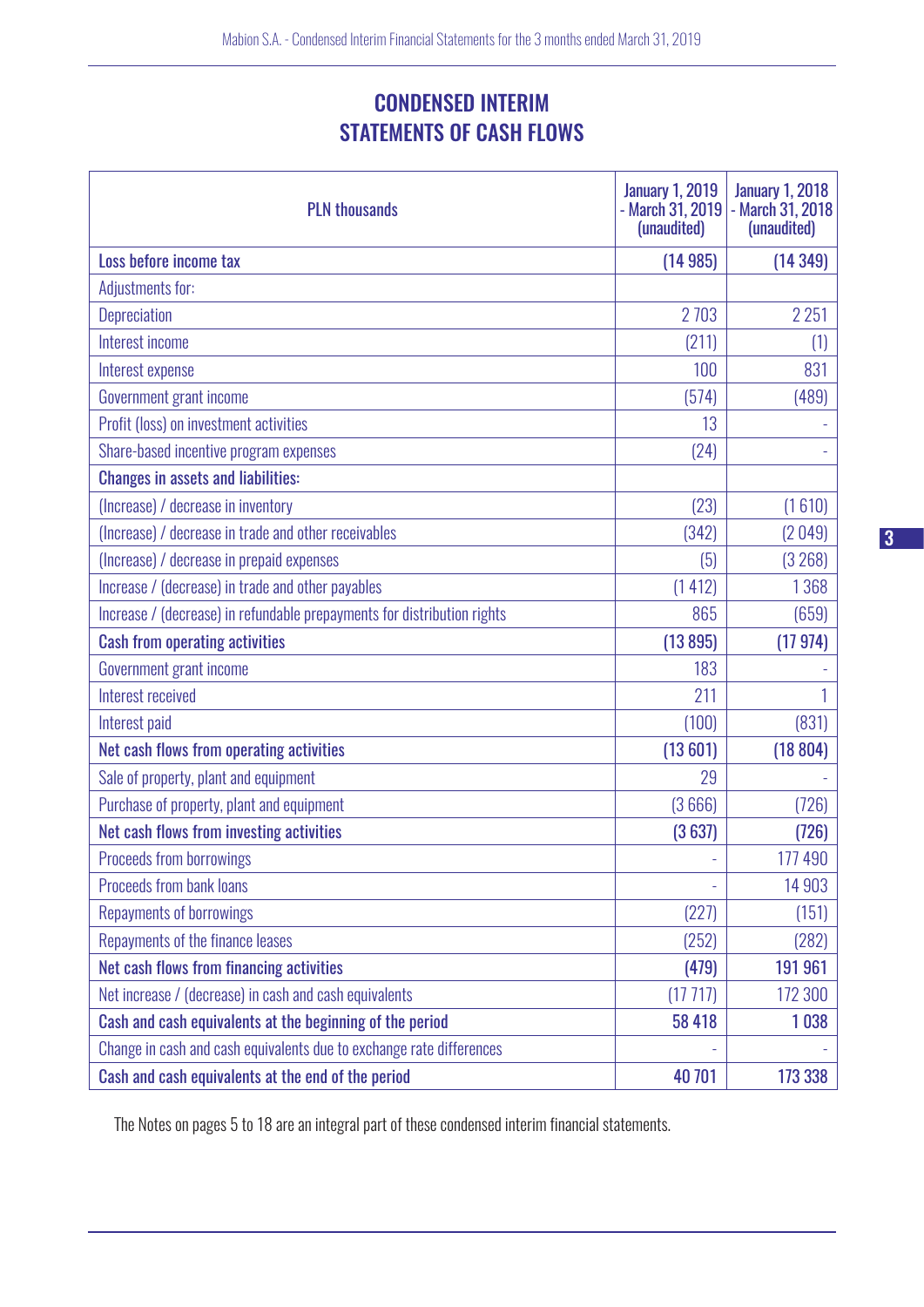# CONDENSED INTERIM STATEMENTS OF CHANGES IN EQUITY

| <b>PLN thousands</b>                          | <b>Share capital</b> | <b>Share</b><br>premium | Other capital<br><b>reserves</b> | <b>Accumulated</b><br><b>loss</b> | <b>Total equity</b> |
|-----------------------------------------------|----------------------|-------------------------|----------------------------------|-----------------------------------|---------------------|
| As of January 1, 2018                         | 1 1 8 0              | 2549                    | 0                                | (57 887)                          | (54158)             |
| Net loss / Total<br>comprehensive income      | ۰                    | ٠                       |                                  | (14349)                           | (14349)             |
| As of March 31, 2018<br>(unaudited)           | 1 1 8 0              | 2549                    | 0                                | (72 236)                          | (68507)             |
| As of January 1, 2019                         | 1 3 7 2              | 108 923                 | 714                              | (68 870)                          | 42 139              |
| Net loss / Total<br>comprehensive income      |                      | ۰                       |                                  | (14985)                           | (14985)             |
| Valuation of share-based<br>incentive program |                      |                         | (24)                             |                                   | (24)                |
| As of March 31, 2019<br>(unaudited)           | 1 3 7 2              | 108 923                 | 690                              | (83 855)                          | 27 129              |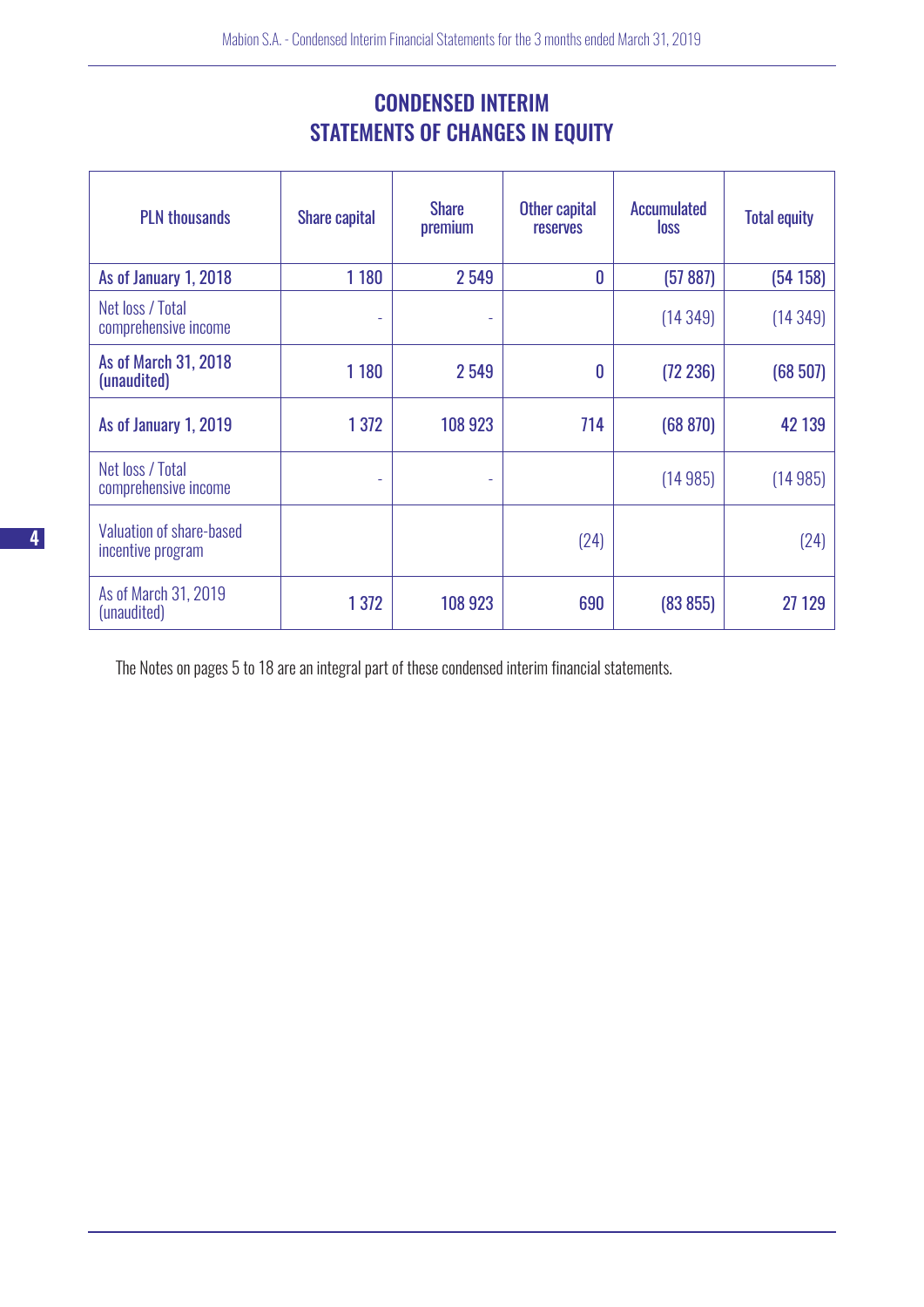# **NOTES**

# 1. The Company

Mabion S.A. ("Mabion" or the "Company") was established on May 30, 2007 as a limited liability company with its registered office in Kutno, Poland. The legal form of the Company was changed on October 29, 2009 as a result of the transformation of Mabion's limited liability legal status into a jointstock company organized under the laws of the Republic of Poland. Mabion is currently entered in the Register of Enterprises of the National Court Register in Poland managed by the Łódź-Śródmieście District Court in Ł ódź, 20th Commercial Division of the National Court Register, at KRS number 0000340462. The Company was also assigned a tax identification number NIP: 7752561383 and a statistical identification number REGON: 100343056. The Company's registered office is in Konstantynów Łódzki, Poland.

The Company's shares are listed on the regulated market of the Warsaw Stock Exchange.

# 2. Basis of preparation

These condensed interim financial statements of Mabion S.A. for the period of 3 months ended March 31, 2019 have been prepared in accordance with International Accounting Standard 34 "Interim Financial Reporting", as adopted by the European Union (IAS 34), and with the IAS 34 as issued by IASB as for the Company there are no differences between IFRS as issued by IASB and as adopted by EU.

The condensed interim financial statements do not include all the information and disclosures required in the annual financial statements prepared in accordance with International Financial Reporting Standards adopted by the European Union ("IFRS") and should be read in conjunction with the Company's annual financial statements as of December 31, 2018.

The accounting policies adopted in the preparation of the condensed interim financial statements are consistent with those followed in the preparation of the Company's annual financial statements for the year 2018, except for the income tax, which has been calculated using expected effective average tax rate. The new or revised standards and interpretations, effective starting from January 1, 2019, had no impact on these condensed interim financial statements.

New or revised standards and interpretations, which have been issued but are not yet effective an may have impact on the Company have been presented alongside their estimated impact on the Company in the annual financial statements for the year ended December 31, 2018. There were no new or revised standards and interpretations issued from the date of approval of the Company's annual financial statements for the year 2018 to the date of approval of these condensed interim financial statements, which would have impact on the Company. The Company intends to apply all new and amended IFRSs issued but not yet effective as of the date of issuing these condensed interim financial statements at their effective dates.

The Management Board of Mabion S.A. believes that notes to these condensed interim financial statements contain all material information necessary for proper assessment of the material and financial situation of Mabion S.A. in the reporting period, in line with the scope of disclosures and information required by IAS 34.

The condensed interim financial statements of Mabion S.A. for the 3 months ended March 31, 2019 have been prepared on a going concern basis (further information on the going concern assumption is presented in Note 3).

The condensed interim financial statements are prepared on the historical cost basis.

Critical accounting estimates and judgments of the management are presented in Note 5.

These condensed interim financial statements were authorized for issue by the Company's Management Board on May 16, 2019.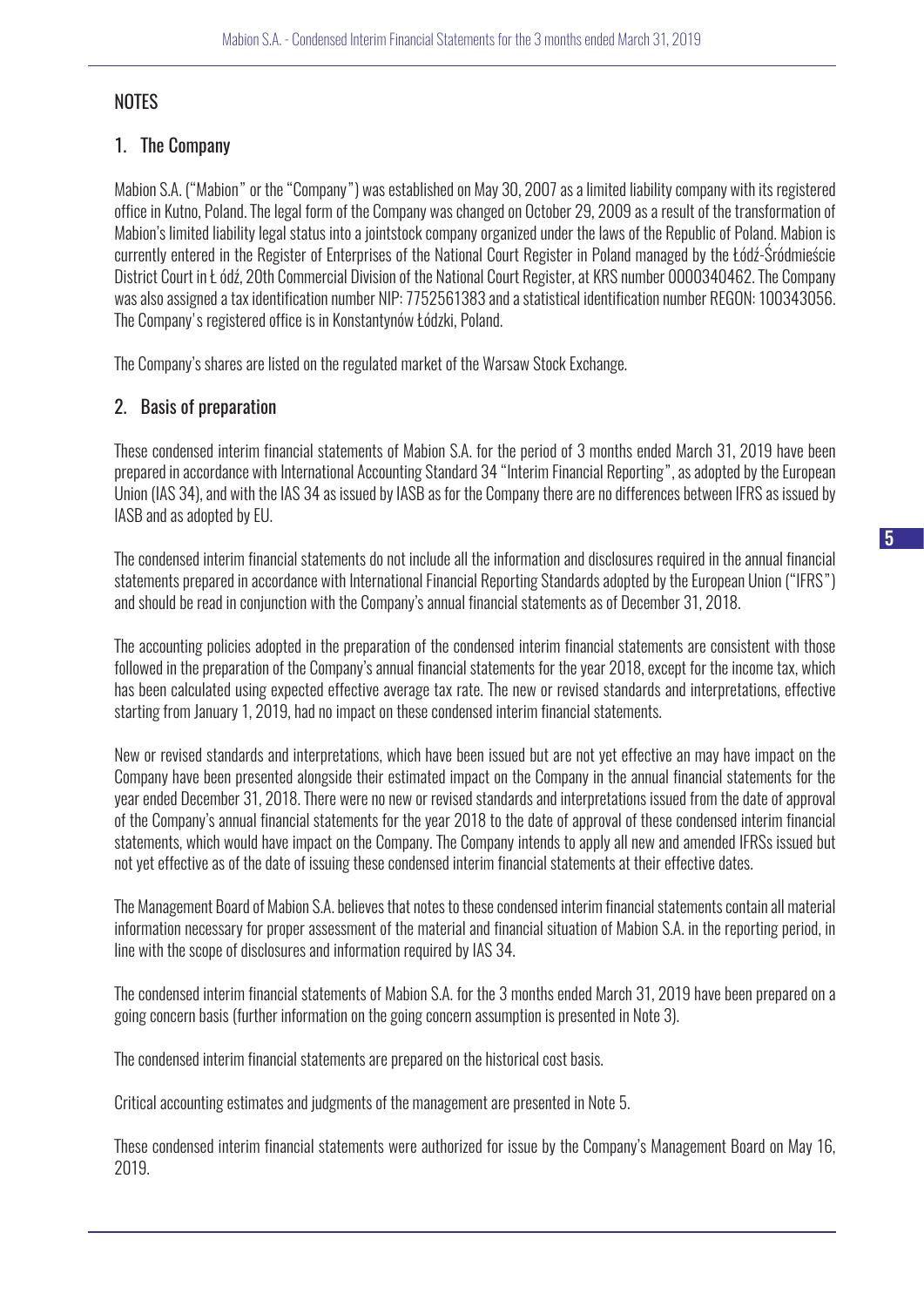# 3. Going concern assumption

Since inception, the Company has been focused on performing research and development activities in order to develop and market its products commercially. As a result, the Company has incurred losses from operations and has been generating negative operating cash flows which are expected to continue for the foreseeable future.

So far, the Company has been financing its operations with cash obtained in the form of borrowings from shareholders, from equity raising, bank loans, government grants and cash obtained from distribution partners.

In accordance with information presented in Note 15, in April 2018 the Company has obtained PLN 174,790 thousand from the private placement of shares.

In the opinion of the Management Board, with further acquisition of funds available on the market, including exclusive agreements with future distribution partners (see Note 16), and potential shareholders' support (both strategic and stock market participants), the Company will have sufficient funding to complete the MabionCD20 drug development.

The Company's success is dependent in particular on securing funding necessary to finance its operational activities as well as being able to register and commercially sell its products.

These condensed interim financial statements have been prepared on a going concern basis which contemplates that the Company will continue in operation for the foreseeable future. Accordingly, no adjustments have been made to the condensed interim financial statements that might be necessary should there be a risk of the Company discontinuing its operations.

#### 4. Significant accounting policies

These condensed interim financial statements have been prepared in accordance with the accounting policies used for the purpose of preparing recent annual financial statements for the year 2018, except for the income tax, which has been calculated based on expected effective annual average tax rate and except for changes described below in section "New standards and interpretations".

The Company's functional currency is the Polish zloty (PLN).

Unless stated otherwise, these condensed interim financial statements are presented in thousands of PLN as rounded to full thousands.

#### New standards and interpretations

The International Accounting Standards Board issued International Financial Reporting Standard 16 Leases (IFRS 16) in January 2016 and it replaces IAS 17 Leases, IFRIC 4 Determining whether an Arrangement contains a Lease, SIC-15 Operating Leases-Incentives and SIC-27 Evaluating the Substance of Transactions Involving the Legal Form of a Lease. IFRS 16 sets out the principles for the recognition, measurement, presentation and disclosure.

IFRS 16 is applicable to annual periods starting on or after January 1, 2019. Early application is permitted for entities that use IFRS 15 from or before the first application of IFRS 16. The Company has not decided for the early application of IFRS 16.

The Company assessed the impact of the application of IFRS 16 on the accounting principles applied by the Company with respect to the Company's operations or its financial results. The Company identified current operating lease agreement not previously recognized as lease which can meet lease definition according to IFRS 16. However, the Company assessed that there will be no material impact of the application of IFRS 16 on future financial statements.

IFRIC 23 Uncertainty over Income Tax Treatments.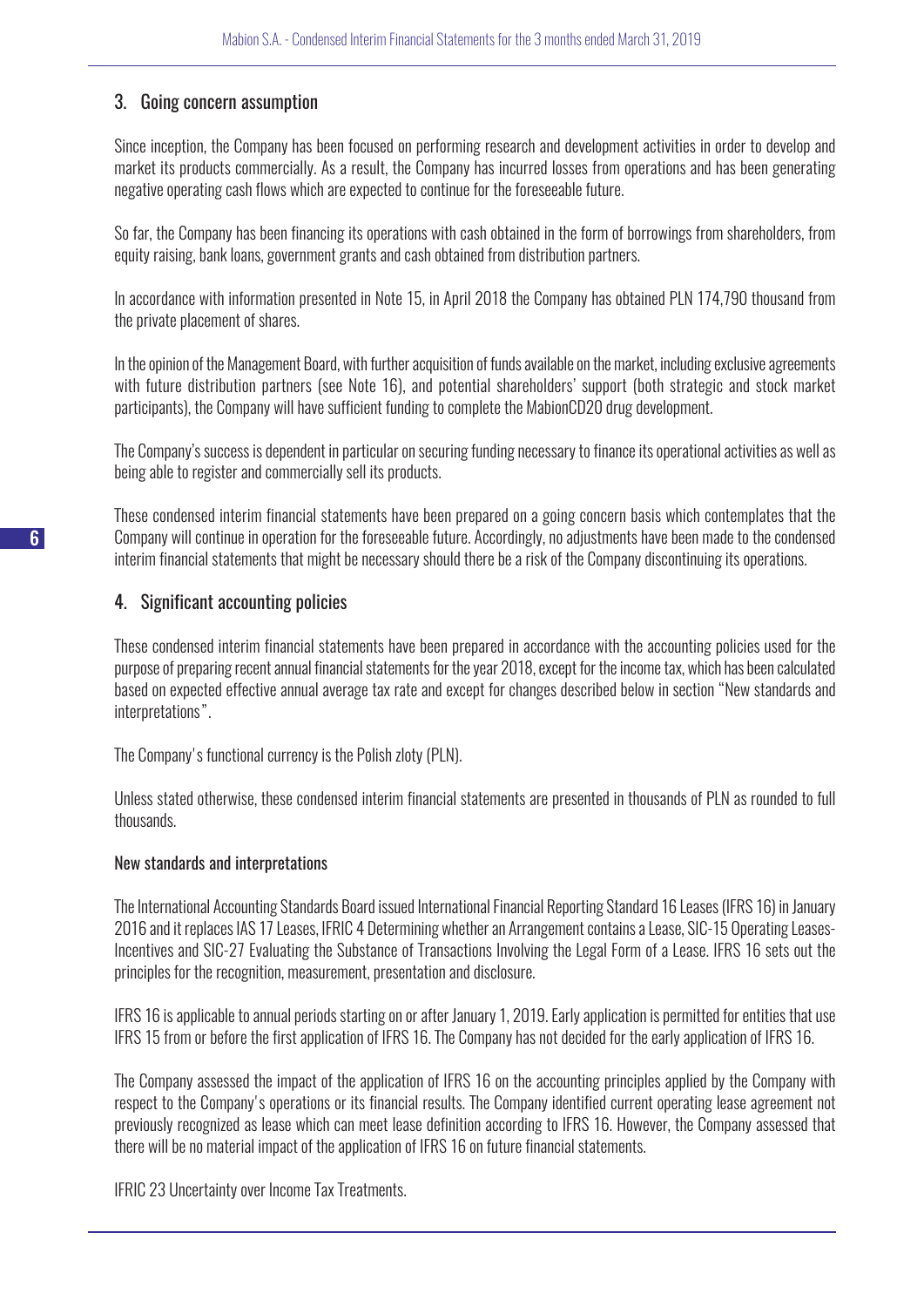The interpretation explains how to apply the recognition and measurement requirements contained in IAS 12 "Income tax" in case of uncertainty regarding the method of income tax recognition

Amendments to IFRS 9 Prepayment Features with Negative Compensation.

The amendments allow the entities to value individual financial assets with the so-called prepayment right with negative compensation at depreciated cost or at fair value through other comprehensive income, if a certain condition is met - instead of at fair value through profit or loss.

The Company has not decided to apply earlier any standard, interpretation or amendment that has been published but has not yet become effective according to European Union regulations

The International Accounting Standards Board published the following standards and interpretations which have not yet become effective:

- » IFRS 14 Regulatory Deferral Accounts (published on January 30, 2014) according to the decision of the European Commission, the approval process for the initial version of the standard will not be initiated before the release of the standard in its final version – by the date of approval of these interim condensed financial statements, not approved by the EU – (applicable to annual periods starting on or after January 1, 2016,
- » Amendments to IFRS 10 and IAS 28 Sale or Contribution of Assets between an Investor and its Associate or Joint Venture (published on September 11, 2014) – works leading to the approval of these amendments have been postponed by the EU indefinitely - the effective date was postponed by the IASB for an indefinite period,
- » Amendments to IAS 28 Long-term Interests in Associates and Joint Ventures (published on October 12, 2017) by the date of approval of these interim condensed financial statements, not approved by the EU – applicable to annual periods starting on or after January 1, 2019,
- » Amendments resulting from the review of IFRS 2015-2017 (published on December 12, 2017) by the date of approval of these interim condensed financial statements, not approved by the EU – applicable to annual periods starting on or after January 1, 2019,
- » Amendments to IAS 19 Plan Amendment, Curtailment or Settlement (published on February 7, 2018) by the date of approval of these interim condensed financial statements, not approved by the EU - applicable to annual periods starting on or after January 1, 2019,
- » Amendments to Amendments to References to the Conceptual Framework in IFRS Standards (published on March 29, 2018) – by the date of approval of these interim condensed financial statements not approved by the EU – applicable to annual periods starting on or after January 1, 2020,
- » Amendment to IFRS 3 Business Combinations (published on October 22, 2018) by the date of approval of these interim condensed financial statements, not approved by the EU – applicable to annual periods starting on or after January 1, 2020,
- » Amendments to IAS 1 and IAS 8: Definition of Material (published on October 31, 2018) by the date of approval of these interim condensed financial statements, not approved by the EU – applicable to annual periods starting on or after January 1, 2020,
- » IFRS 17 Insurance Contracts (published on May 18, 2017) by the date of approval of these interim condensed financial statements, not approved by the EU – applicable to annual periods starting on or after January 1, 2022.

# 5. Critical accounting estimates and judgements

The Company's management makes estimates, judgements and assumptions regarding the recognition and valuation of the individual items of assets and liabilities. The estimates and the related assumptions are based on historical experience, management's expectations or other factors considered material. The actual results may differ from the recorded estimates. The estimates and the related assumptions require regular verification.

In the period covered by these condensed interim financial statements, no changes in the areas, scope or methodology of making any material estimates have been made.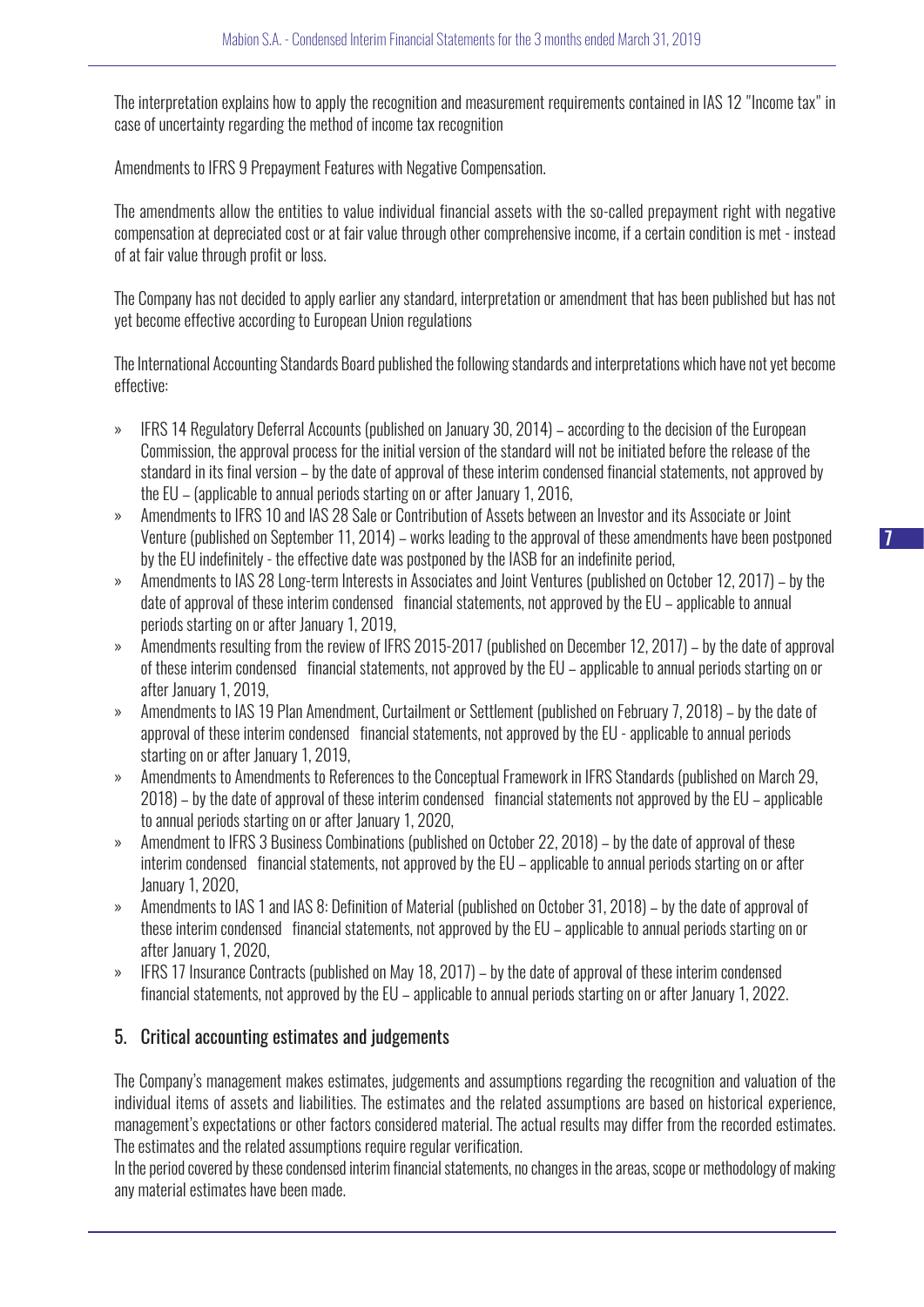# 6. Operating segments

The Company's management identified one operating segment for the Company, i.e. research and development activities for new biotechnology drugs and biosimilar drugs through utilizing contemporary genetic engineering. No changes have occurred in this respect since the last annual report.

#### 7. Seasonality of operations

The Company's activities are neither seasonal nor cyclical. In the period of 3 months ended on March 31, 2019, the Company has not recognized any revenues from sales of products and services or goods and materials.

#### 8. Expenses by nature

The following tables present different types of expenses by nature:

| <b>PLN thousands</b>                                                | <b>January 1, 2019</b><br>- March 31, 2019<br>(unaudited) | <b>January 1, 2018</b><br><b>March 31, 2018</b><br>(unaudited) |
|---------------------------------------------------------------------|-----------------------------------------------------------|----------------------------------------------------------------|
| Third-party services                                                | 2 2 6 9                                                   | 5 1 8 4                                                        |
| Cost of materials                                                   | 3 140                                                     | 720                                                            |
| Personnel expenses                                                  | 2 4 4 7                                                   | 1158                                                           |
| <b>Depreciation</b>                                                 | 1201                                                      | 1066                                                           |
| Other expenses                                                      | 181                                                       | 761                                                            |
| <b>Total research and development costs</b>                         | 9 2 38                                                    | 8889                                                           |
| Office lease and operation expenses                                 | 1343                                                      | 884                                                            |
| Personnel expenses                                                  | 1929                                                      | 1986                                                           |
| <b>Depreciation</b>                                                 | 1503                                                      | 1185                                                           |
| Advisory services in connection with distribution contracts         | 187                                                       |                                                                |
| Share-based manager program                                         | (24)                                                      | 371                                                            |
| Rental, usage and maintenance of equipment and company car expenses | 188                                                       | 202                                                            |
| <b>Taxes and fees</b>                                               | 137                                                       | 153                                                            |
| Audit and other advisory services                                   | 184                                                       | 345                                                            |
| <b>Other</b>                                                        | 270                                                       | 593                                                            |
| <b>Total general and administrative expenses</b>                    | 5717                                                      | 5719                                                           |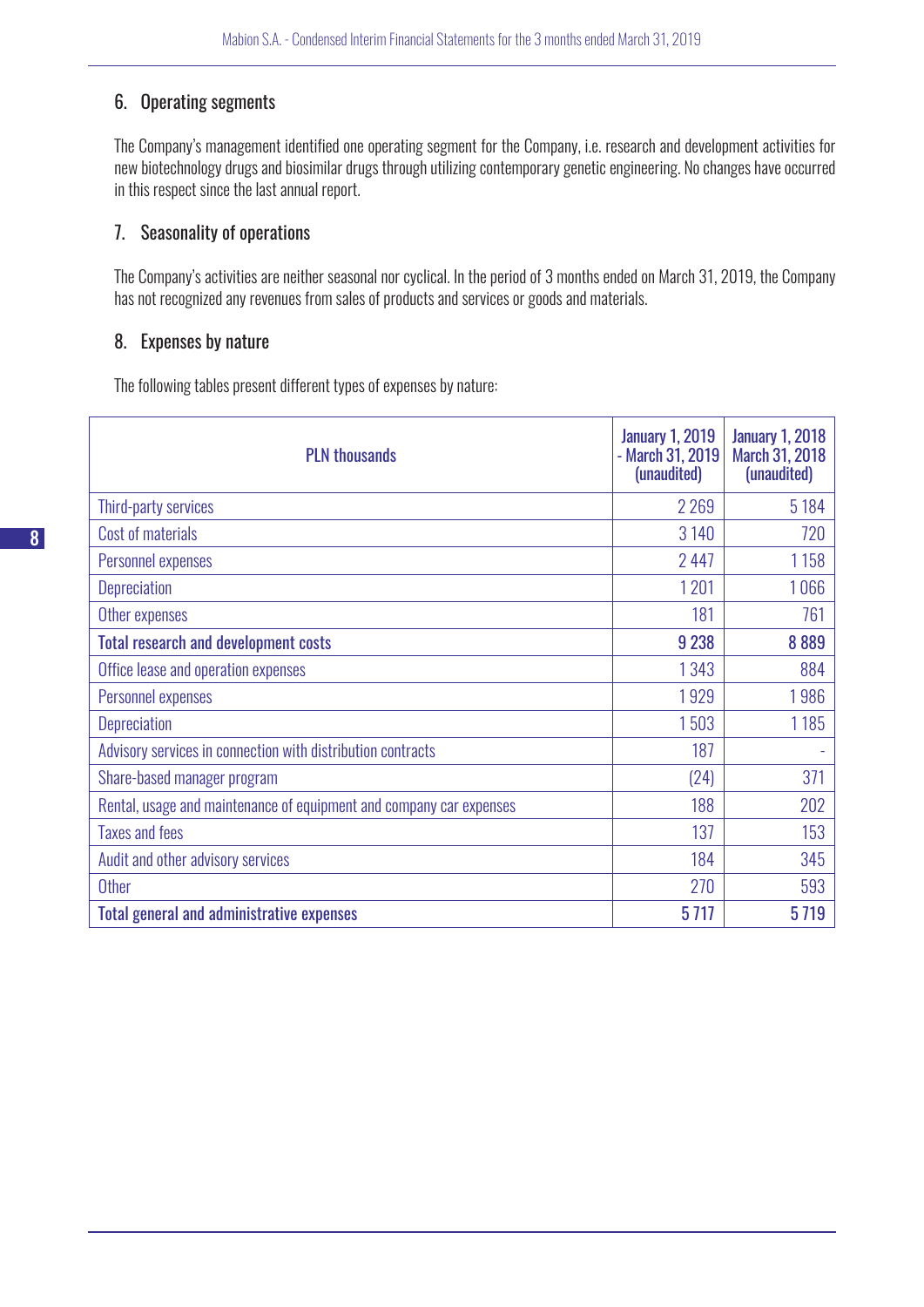#### 9. Research and development cost

| <b>PLN thousands</b>                        | <b>January 1, 2019</b><br>(unaudited) | January 1, 2018<br>- March 31, 2019   March 31, 2018  <br>(unaudited) |
|---------------------------------------------|---------------------------------------|-----------------------------------------------------------------------|
| MabionCD20                                  | 8885                                  | 8637                                                                  |
| <b>MabionEGFR</b>                           | 337                                   | 214                                                                   |
| Other projects                              | 16                                    | 38                                                                    |
| <b>Total research and development costs</b> | 9 2 38                                | 8889                                                                  |

Research and development costs are recognized as period cost in profit or loss at the time they are incurred, in accordance with IAS 38. Costs of development work may be capitalized and recognized as an intangible asset upon meeting the criteria stipulated in par. 57 of IAS 38.

In the period covered by these condensed interim financial statements the only ongoing research and development projects co-financed from EU funds were MabionCD20 and MabionEGFR projects.

In June 2018, the Company submitted a marketing-authorization application for MabionCD20 to the European Medicines Agency (EMA), which has been approved for further evaluation on June 21, 2018. On April 24, 2019, the Company submitted responses to questions send by the EMA, which allows EMA to continue the evaluation of the application.

#### 10. Other operating income and costs

| <b>PLN thousands</b>                      | <b>January 1, 2019</b><br>- March 31, 2019<br>(unaudited) | <b>January 1, 2018</b><br><b>March 31, 2018</b><br>(unaudited) |
|-------------------------------------------|-----------------------------------------------------------|----------------------------------------------------------------|
| Government grants                         | 574                                                       | 496                                                            |
| Other operating income                    |                                                           | 45                                                             |
| <b>Total other operating income</b>       | 585                                                       | 541                                                            |
| Loss on sale of fixed assets              | 13                                                        |                                                                |
| Revaluation write-downs of current assets | 123                                                       | $\overline{\phantom{0}}$                                       |
| Other operating costs                     | 4                                                         |                                                                |
| <b>Total other operating costs</b>        | 140                                                       |                                                                |

Government grants income includes in particular a portion of the grants received in the past for purchase of fixed assets in projects co-financed from EU funds, amounting to PLN 496 and PLN 496 thousand in the first quarter of 2019 and in 2018, respectively, which was recognized in profit or loss in the respective periods proportionally to depreciation of the underlying assets financed from those grants. The amount of government grants equaling PLN 78 thousand obtained by March 31, 2019, relates to the received funding for employee training.

Revaluation write-downs of current assets in the amount of PLN 123 thousand relate to materials inventory and have been made in accordance with the accounting policy effective in this scope for materials with the expiry date of June 30, 2019.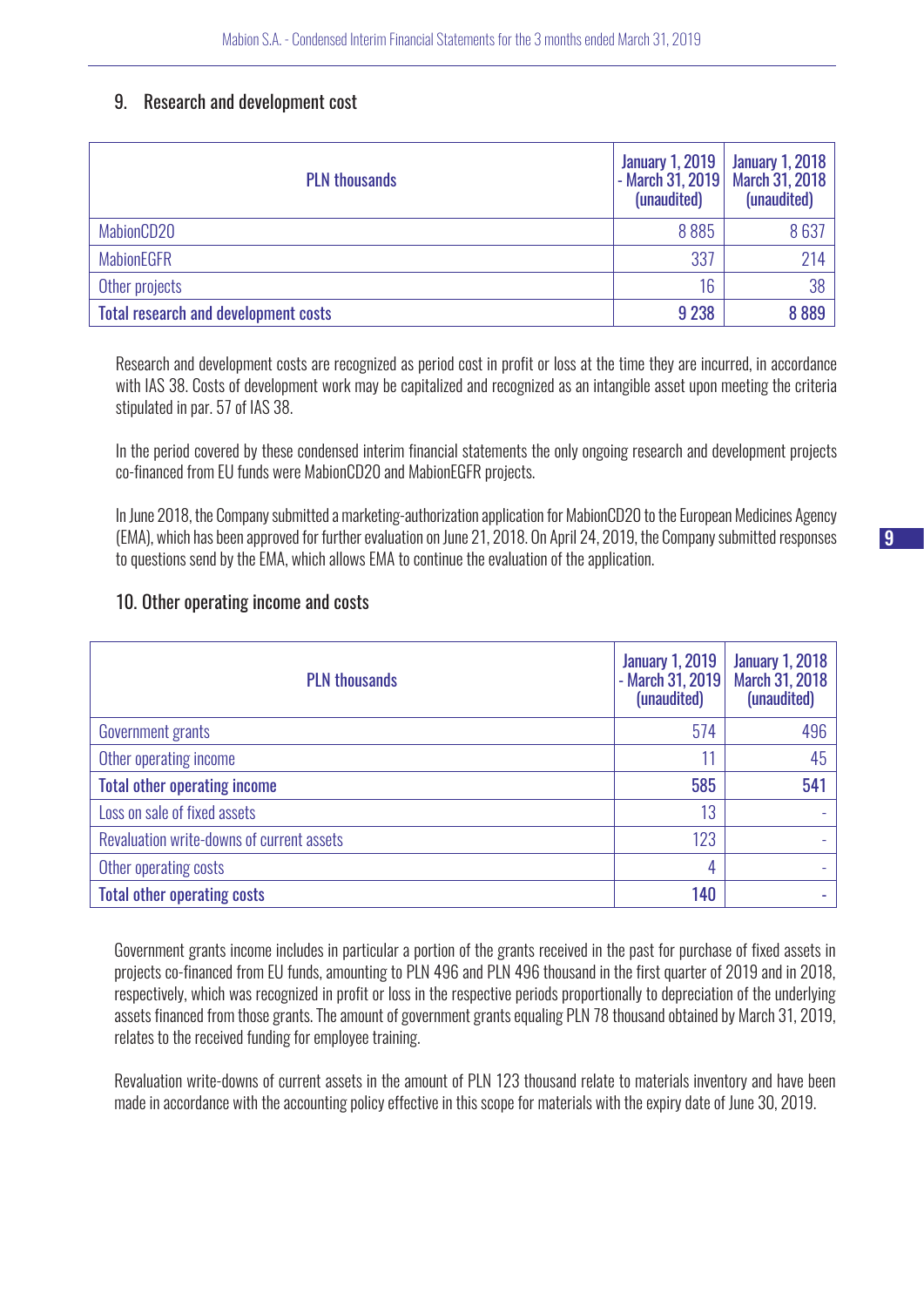#### 11. Finance income and costs

| <b>PLN thousands</b>        | <b>January 1, 2019</b><br>- March 31, 2019<br>(unaudited) | <b>January 1, 2018</b><br>March 31, 2018<br>(unaudited) |
|-----------------------------|-----------------------------------------------------------|---------------------------------------------------------|
| Interest income             | 211                                                       |                                                         |
| Net foreign exchange gains  | ٠                                                         | 774                                                     |
| <b>Total finance income</b> | 211                                                       | 775                                                     |
| Interest expense            | 100                                                       | 831                                                     |
| Net foreign exchange losses | 575                                                       |                                                         |
| Other finance costs         | 12                                                        | 226                                                     |
| <b>Total finance costs</b>  | 687                                                       | 1057                                                    |

Net foreign exchange losses in the period of 3 months ended March 31, 2019 result in particular from unrealized foreign currency exchange gains on translation of refundable prepayments for distribution rights denominated in foreign currencies, which are presented in Note 16.

#### 12. Property, plant and equipment

In the current reporting period, the Company has invested PLN 3,666 thousand in property, plant and equipment and intangible assets (including items which have not yet been placed in service), of which PLN 2,977 thousand relating to prepayments for investments, including PLN 1,970 thousand relating to expenditure on packaging line; PLN 619 thousand relating to design works connected with the extension of the production plant and construction of a new building together with the production lines significantly increasing production capacities.

Property, plant and equipment placed in service within the period of 3 months of 2019 amount to PLN 1,292 thousand, of which a part was financed through lease contracts described in Note 18.

In the current reporting period, the Company sold means of transport for PLN 30 thousand. The non-depreciated value amounted to PLN 43 thousand.

The Company's management has not identified any impairment indicators in relation to property, plant and equipment as of March 31, 2019

# 13. Inventory

Increase in and maintaining the value of inventories in the first 3 months of 2019 is due to purchases of raw materials necessary for production of large-scale MabionCD20 in Konstantynów Łódzki plant.

The Company's management has recorded PLN 123 thousand as other operating expenses to recognize impairment write-down of inventory for materials with expiry date on 30.06.2019 (see Note 10).

# 14. Equity

Pursuant to Resolution No. 25/VI/2018 of June 28, 2018, the General Meeting of Shareholders ("GSM") authorized the Management Board to issue up to 125,000 of A series and B series subscription warrants, entitling eligible employees to purchase up to 114,000 of ordinary R-series shares and up to 11,000 of ordinary S-series shares in the Company, without the pre-emptive rights for existing shareholders.

On December 29, 2018, the Supervisory Board, acting on the basis of the authorization granted by the Ordinary General Meeting in resolution no. 24/VI/2018 of 28 June 2018, adopted Incentive Scheme Regulations for the years 2018-2021. Shares may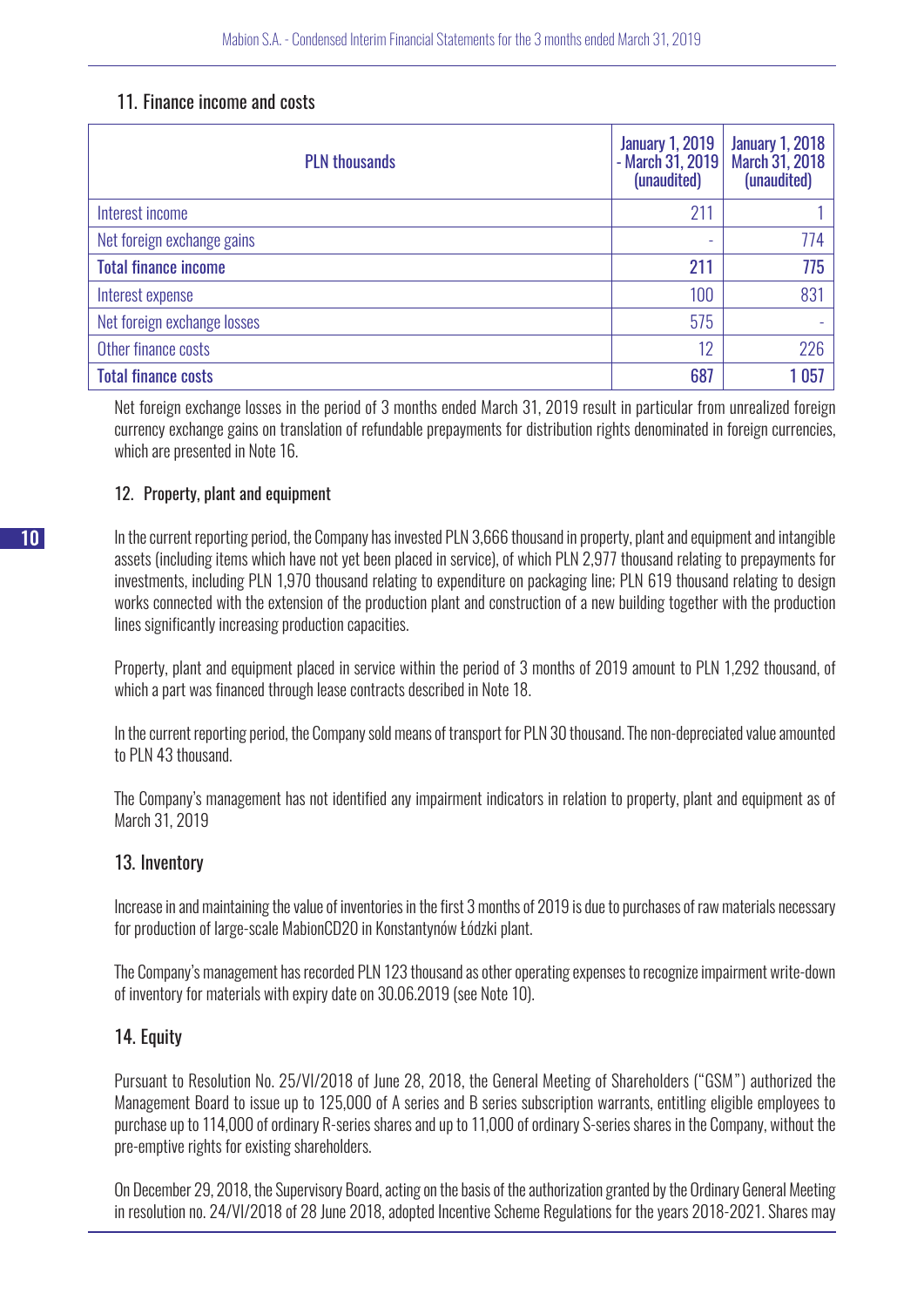be taken up and rights from warrants may be exercised when the criteria set in the Regulations have been met. Alternatively, warrants may be purchased by the Company against payment for the purpose of redemption.

On February 12, 2019, the Supervisory Board approved, by way of relevant resolutions, the list of persons entitled to take up subscription warrants of A and B series for 2018 and 2019, stated that in 2018, with respect to A series subscription warrants, the market objective (i.e. achievement of minimum price) was not met and confirmed that in 2018, with respect to A series and B series subscription warrants, the employment objective was met.

|                                            | A series warrants     |                                  |                   | <b>B</b> series warrants                                                                                                                                                       |                  |                  |                  |
|--------------------------------------------|-----------------------|----------------------------------|-------------------|--------------------------------------------------------------------------------------------------------------------------------------------------------------------------------|------------------|------------------|------------------|
| Tranche for the year                       | 2019                  | 2020                             | 2021              | 2018                                                                                                                                                                           | 2019             | 2020             | 2021             |
| <b>Vesting date</b>                        | 12.02.2019            | none                             | none              | 12.02.2019                                                                                                                                                                     | 12.02.2019       | none             | none             |
| End of vesting period                      | 31.01.2020            | 31.01.2021                       | 31.01.2022        | 12.02.2019                                                                                                                                                                     | 31.01.2020       | 31.01.2021       | 31.01.2022       |
| Number of instruments<br>granted           | 28 500 *              | 28 500 **                        | 28 500 **         | 9500                                                                                                                                                                           | 500              | $500**$          | $500**$          |
| <b>Exercise price</b>                      | <b>PLN 91.00</b>      | <b>PLN 91.00</b>                 | <b>PLN 91.00</b>  | <b>PLN 0.10</b>                                                                                                                                                                | <b>PLN 0.10</b>  | <b>PLN 0.10</b>  | <b>PLN 0.10</b>  |
| <b>Share price</b><br>as of March 31, 2019 | <b>PLN 71.00</b>      | <b>PLN 71.00</b>                 | <b>PLN 71.00</b>  | <b>PLN 71.00</b>                                                                                                                                                               | <b>PLN 71.00</b> | <b>PLN 71.00</b> | <b>PLN 71.00</b> |
| <b>Market vesting</b><br>condition         |                       | Achievement of minimum price *** |                   |                                                                                                                                                                                |                  | none             |                  |
| Minimum price                              | <b>PLN 190.00</b>     | <b>PLN 280.00</b>                | <b>PLN 400.00</b> | n/a                                                                                                                                                                            | n/a              | n/a              | n/a              |
| Program approval<br>date ****              |                       |                                  |                   | 28.06.2018                                                                                                                                                                     |                  |                  |                  |
| Non-market vesting<br>condition            |                       |                                  |                   | The eligible individual must remain in employment relationship and provide work, services<br>or specific work for the Company for at least 183 days in a given year of Program |                  |                  |                  |
| <b>Settlement</b>                          |                       |                                  |                   | Company's shares                                                                                                                                                               |                  |                  |                  |
| <b>Expected variability</b>                |                       |                                  |                   | 35,63% (based on the historical variability of the Company's share prices<br>within 24 months prior to Grant Date)                                                             |                  |                  |                  |
| First possible exercise<br>date            | 14.02.2020            | 14.02.2021                       | 14.02.2022        | 14.07.2019                                                                                                                                                                     | 14.07.2020       | 14.07.2021       | 14.07.2022       |
| Last possible exercise<br>date             |                       |                                  |                   | 31.07.2022                                                                                                                                                                     |                  |                  |                  |
| Risk-free interest rate                    |                       |                                  |                   | $1.50\% - 2.04\%$                                                                                                                                                              |                  |                  |                  |
| Dividend rate                              |                       |                                  |                   | $0\%$                                                                                                                                                                          |                  |                  |                  |
| Probability of leaving                     |                       |                                  |                   | 18.59% per year                                                                                                                                                                |                  |                  |                  |
| Warrant fair value<br>measurement date     | 12.02.2019            | 31.03.2019                       | 31.03.2019        | 12.02.2019                                                                                                                                                                     | 12.02.2019       | 31.03.2019       | 31.03.2019       |
| Warrant fair value<br>at measurement date  | <b>PLN 0.07</b>       | <b>PLN 0.43</b>                  | <b>PLN 0.41</b>   | <b>PLN 69.78</b>                                                                                                                                                               | <b>PLN 69.78</b> | <b>PLN 73.23</b> | <b>PLN 73.23</b> |
| <b>Pricing model</b>                       | <b>Binomial model</b> |                                  |                   |                                                                                                                                                                                |                  |                  |                  |

The table below presents the details of the Program and its valuation as of March 31, 2019:

*\* including 23 300 for listed entitled individuals as well as reserve without listing the entitled individuals in the amount of 5 200*

*\*\* entitled individuals not listed*

\*\*\* minimum price has been defined as the arithmetic mean of the Company's share prices at the Warsaw Stock Exchange calculated on the basis<br>of the daily volume-weighted average prices in the last month of every year

*\*\*\*\* Beginning of the vesting period*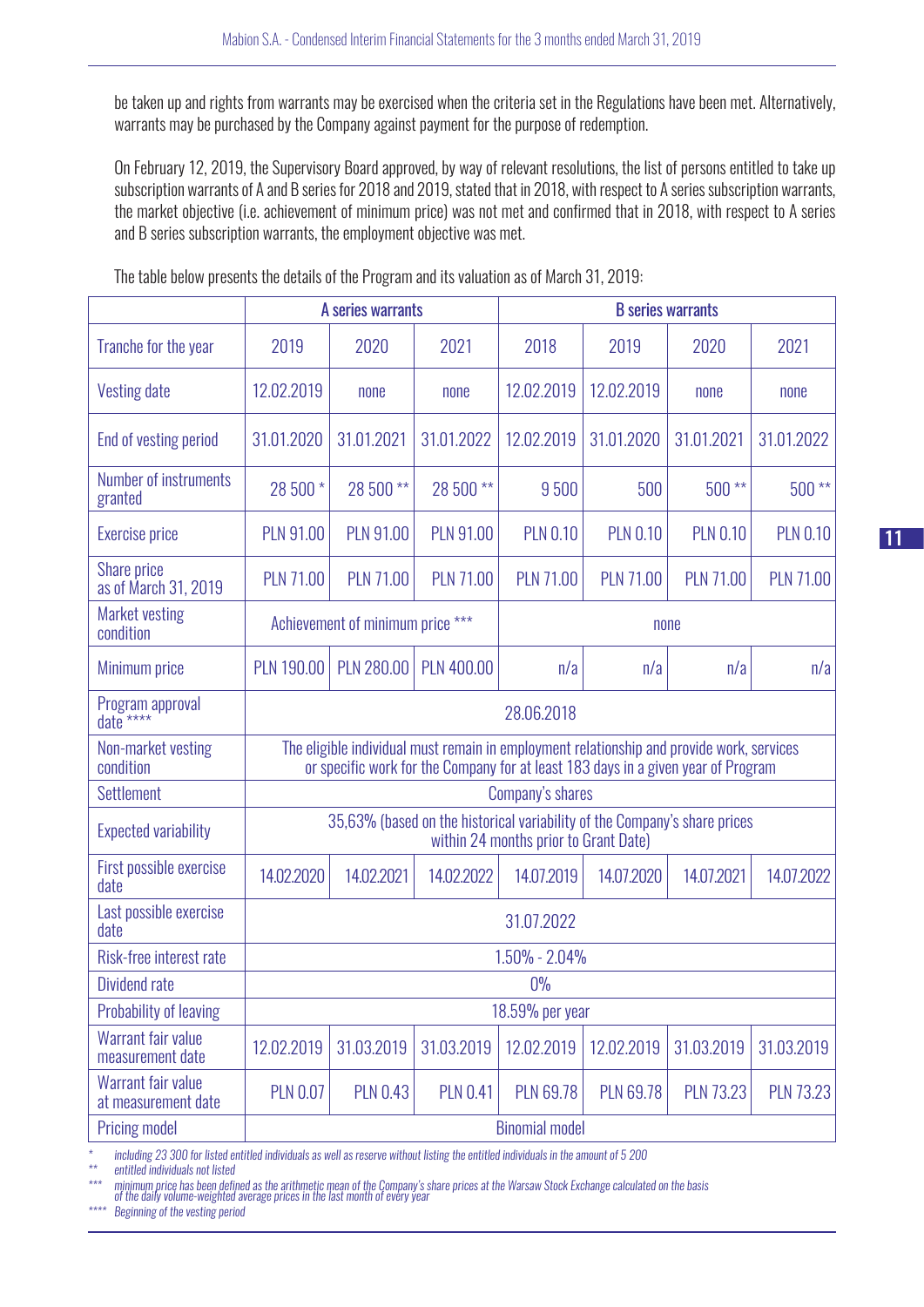On February 12, 2019 the Supervisory Board approved the list of employees entitled to take up A series and B series warrants for the years 2018 and 2019. Therefore, fair value measurement of the above-mentioned warrant tranches was prepared as of February 12, 2019. On March 31, 2019 only the expected number of warrants to which the entitled individuals would acquire rights was updated (based on the estimated probability of leaving before the end of the vesting period).

In the case of A series and B series warrants for the years 2020 and 2021, by March 31, 2019 the Supervisory Board did not determine the number of employees entitled to participation in the Program; therefore, do fair value measurement of these warrant tranches (taking into account the market condition) was prepared as of the balance sheet date (i.e. March 31, 2019). Fair value measurement of these warrants will be updated on every future balance sheet date until the list of entitled employees is drawn up and the number of A series and B series warrants they are entitled to is determined (vesting date). Final measurement of a warrant's fair value will be prepared as of the vesting date. As of subsequent balance sheet dates, only the expected number of warrants to which the entitled individuals will acquire rights will be updated (based on the estimated probability of leaving before the end of the vesting period).

To measure the warrant's fair value, binomial options pricing model was used. In the framework of measurement, probability that the Company's shares will achieve specified prices in the future was determined (monthly share price changes) based on the historical variability of the Company's share prices. The pricing was conducted using backward induction process taking into account the market condition (achievement of a minimum price) and the possibility of the early exercise of options in line with the Program's conditions (based on the assumptions made in the scope of the minimum as to the minimum rate of return on warrants expected by the entitled individuals). Total cost of the Program as of individual balance sheet dates will be estimated on the basis of the most recent measurements of the warrants' fair value and on the probability that the Program participants lose their right to warrants. The costs of the Program will be recognized over time in proportion to the vesting period for individual warrant tranches. Given that the market condition (minimum price of PLN 130) for A series warrants for the year 2018 had not been met prior to the date on which the Supervisory Board determined the list of individuals entitled to their acquisition, this warrant tranche was not taken into account in the valuation of the Program as of March 31, 2019.

If the market condition for A series warrants for a given year is not met, the Supervisory Board may grant the tranche of warrants which were not granted due to the above together with A series warrants for a year in which the market condition is met. As the future decisions of the Supervisory Board in this scope are uncertain, the estimation of the Program's cost as of March 31, 2019 does not take into account the effect of moving the warrants which have not been granted in a given year to subsequent years. This does not exclude the possibility to grant these warrants in subsequent periods in accordance with the provisions of the Program's Regulations applicable from time to time.

The valuation of the Incentive Program as of 31.03.2019 was PLN 690 thousand and decreased by PLN 24 thousand compared with 31.12.2018 when it was PLN 714 thousand.

| <b>PLN thousands</b>                                                                         | <b>March 31, 2019</b><br>(unaudited) | December 31,<br>2018 |
|----------------------------------------------------------------------------------------------|--------------------------------------|----------------------|
| Government grants for property, plant and equipment                                          | 11599                                | 12095                |
| Government grants for R&D expenses                                                           | 8616                                 | 8511                 |
| Prepayment from Mylan for distribution rights to MabionCD20                                  | 14 007                               | 14 007               |
| Prepayment from Celon Pharma for services (development of antibody production<br>technology) | 1590                                 | 1590                 |
| <b>Deferred income</b>                                                                       | 35812                                | 36 203               |

# 15. Deferred Income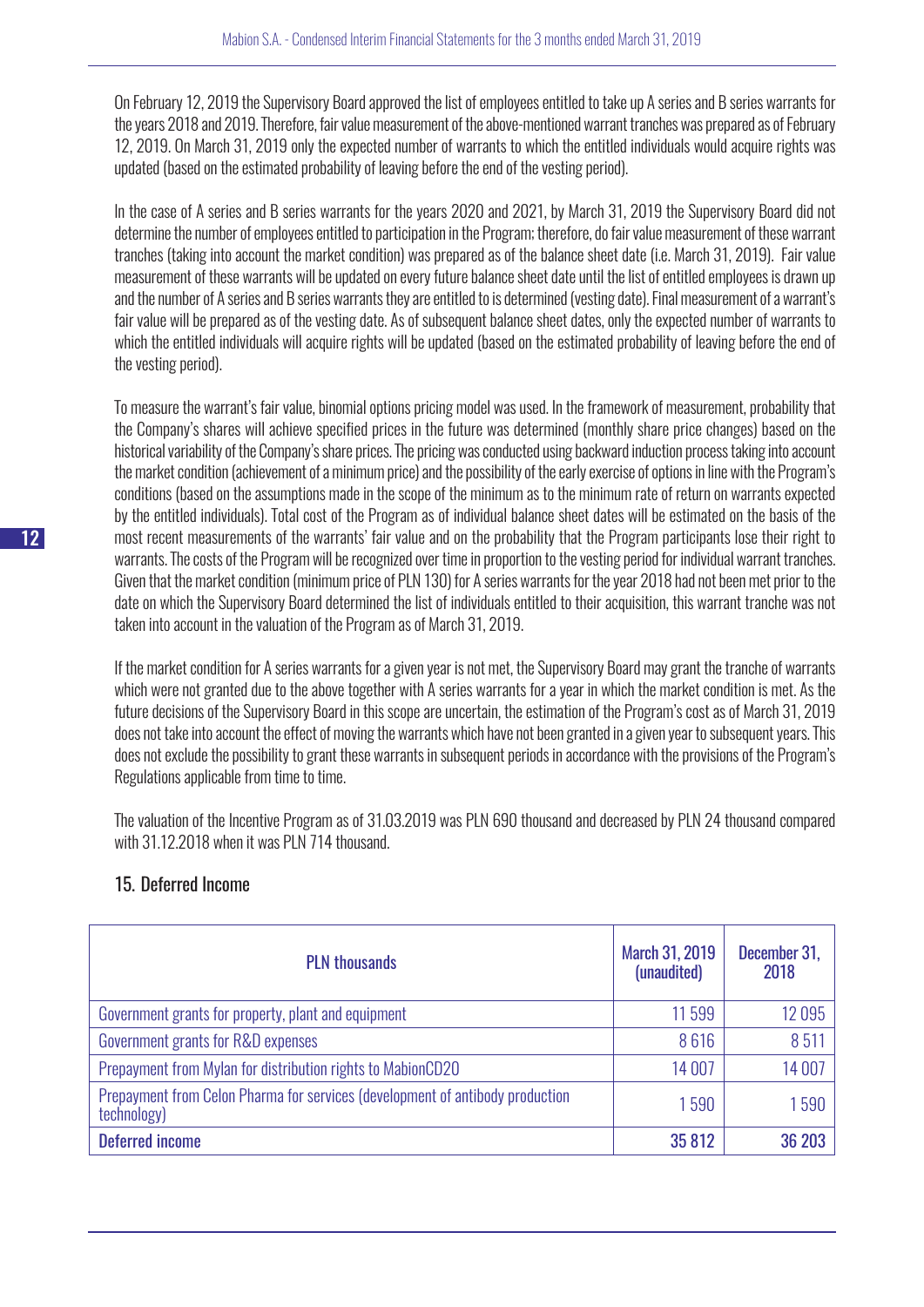The Company has historically financed a portion of its operations through cash subsidies received from the European Regional Development Fund as administered by government institutions in Poland: the Lodz Agency of Regional Development (ŁARR), the Polish Agency for Enterprise Development (PARP) and the National Centre for Research and Development (NCBiR). There have been three projects to finance research and development and/or implementation of MabionCD20, technology of producing human analog insulin ("double cutting") and MabionHER2.

The fixed assets in relation to which the grant was obtained became available for use in 2015 at which point the depreciation of these assets also began; the respective portion of the deferred income (grant) was also recognized in profit or loss as well (PLN 496 thousand in the first quarter of 2019 and PLN 496 thousand in the first quarter of 2019 – see also Note 10).

In the period covered by these condensed interim financial statements the Company received another payment from the government grant for R&D expenses under the Smart Growth Operational Programme 2014-2020, InnoNeuroPharm sectoral program in the amount of PLN 105 thousand.

Current portion of deferred income represents the portion of deferred income which, according to the expectations of the Management Board, may be classified as income within 12 months from the balance sheet date. This relates in particular to:

- a) grants received to finance the investments in tangible fixed assets, which will be recognized as income alongside the depreciation of property, plant and equipment financed from grants;
- b) prepayment from Celon Pharma S.A. for services related to the development of a drug production process or drug prototypes for use by Celon Pharma S.A., which will be performed by the Company.

Long-term portion of deferred income represents the portion of deferred income which, which, according to the expectations of the Management Board, may be classified as income after 12 months from the balance sheet date. This relates in particular to:

- a) government grants for fixed asset investments, which will be recognized as income in proportion to the value of depreciation for property, plant and equipment financed government grants;
- b) government grants for R&D expenses, which will be recognized as income when the Company is sufficiently confident that it will be able to meet the grant conditions;
- c) prepayments for distribution rights, received from Mylan in the amount of PLN 14,007 thousand, no longer refundable according to the terms of the agreement with Mylan, which will be recognized as income after receiving by Mabion marketing authorization for MabionCD20.

# 16. Refundable prepayments for distribution rights

The table below presents the list of prepayments for distribution rights received from partners, which Mabion signed distribution agreements with:

| <b>PLN thousands</b>                                 | <b>March 31, 2019</b><br>(unaudited) | December 31,<br>2018 |
|------------------------------------------------------|--------------------------------------|----------------------|
| Mylan                                                | 43 161                               | 42 297               |
| <b>FARMAK</b>                                        | 1075                                 | 1075                 |
| <b>ONKO</b>                                          | 473                                  | 473                  |
| Sothema Laboratories                                 | 99                                   | 99                   |
| Lyfis                                                | 26                                   | 26                   |
| <b>Total refundable prepayments for distribution</b> | 44 834                               | 43 969               |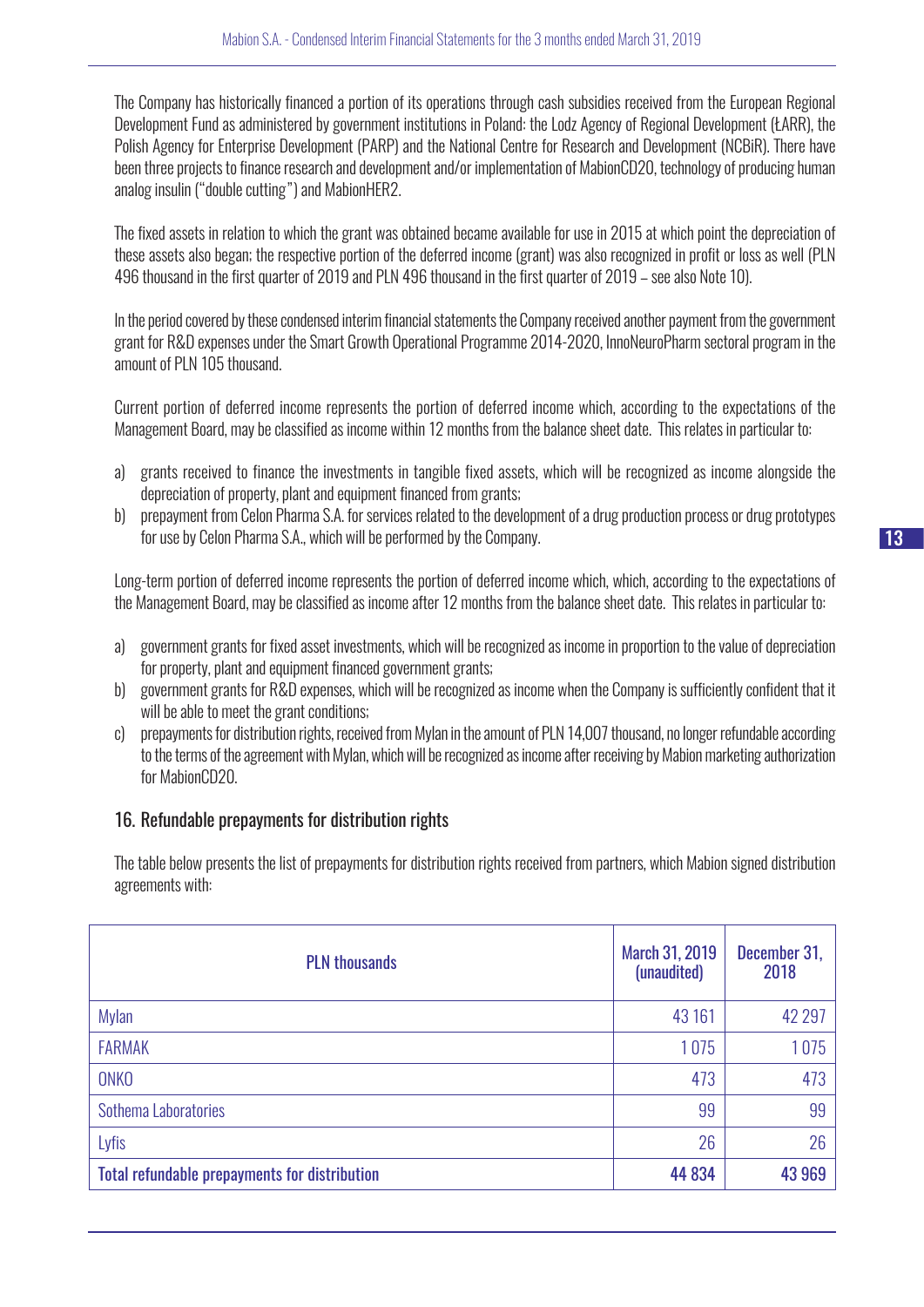Change in balance sheet value of refundable prepayments for distribution rights in the period of 3 months ended March 31, 2019, equal to PLN 865 thousand, is due solely to changes in foreign exchange rates, since all of these prepayments were denominated in foreign currencies (EUR or USD in the case of Mylan). As stated in the annual financial statements for the year ended December 31, 2018, these prepayments may be refundable and are considered by the Company as current liabilities. In the period covered by these condensed interim financial statements there were no material changes in the terms of agreements with distribution partners.

# 17. Borrowings

#### a) Bank loans

On July 17, 2018 the Company and Santander Bank Polska S.A. (former Bank Zachodni WBK S.A.) signed a revolving loan agreement to finance operating activities of the Company in the period of two years from the day of signing the agreement. The amount of the Loan granted equals PLN 30 million. Disbursement of up to PLN 15 million PLN will be possible after fulfilment of certain formal and legal requirements, as well as establishment of collateral. Disbursement of further PLN 15 million will be possible after the Company received a positive decision of the European Medicines Agency concerning marketing authorization for MabionCD20 drug. The Loan bears interest at a variable rate, based on the WIBOR 1M rate increased by the Bank's margin, which is set at market terms. The Loan requires collateral, including a contractual mortgage (entered as item one in the land and mortgage register) up to PLN 45 million on the title to the real property in Konstantynów Łódzki along with assignment of the amounts due under the insurance policy, the Company's declaration of submission to enforcement by a notarial deed pursuant to art. 777 § 1 point 5 of the Civil Procedure Code each time up to 150% of the Loan amount, as well as surety and other forms of protection provided by entities related to the Company (major shareholders of the Company). The agreement contains numerous obligations of the Company towards the Bank and covenants, which may result in termination of the agreement by the Bank, if not satisfied. All collaterals for the Loan were provided in the period set in the loan agreement. In the reporting period and as of March 31, 209, the Company did not use the funds made available under the Loan.

# b) Borrowings from shareholders and related entities

In the current reporting period, the Company did not receive any loans from shareholders and related entities.

# c) Asset-based loans

The Company is a party to sale-and-leaseback transactions to re-finance purchases of laboratory equipment. These transactions are treated as borrowings since the underlying assets have been initially paid in full by the Company and lease agreements contain an irrevocable offer to buy back the assets at the end of the lease period. These agreements are concluded for 3 to 4 years and are secured by blank promissory notes. These notes promise in writing that the Company will pay to the owner of the note all amounts due but not paid under the respective leasing agreement, including lease instalments, compensation, contractual penalties and expenses together with interest, in case the Company would be in arrears with payments of any of the abovementioned amounts. As of March 31, 2019, the total value of asset-based loans outstanding is PLN 2,054 thousand.

# 18. Finance lease liabilities

# a) Operating lease

The Company leases office space in Łódź under an operating lease contract expiring on August 17, 2020 with an option to cancel in 2018 without an early termination penalty. Total future minimum lease payments under the lease as of March 31, 2019 was PLN 537 thousand in 2019. The lease expense recognized in the first 3 months of 2019 amounted to PLN 123 thousand.

The lease contract includes contractual escalation clauses providing for annual rent increases starting January 1, 2016 based on the consumer price index. Rent indexing is not expected to have a material effect on the Company's commitments.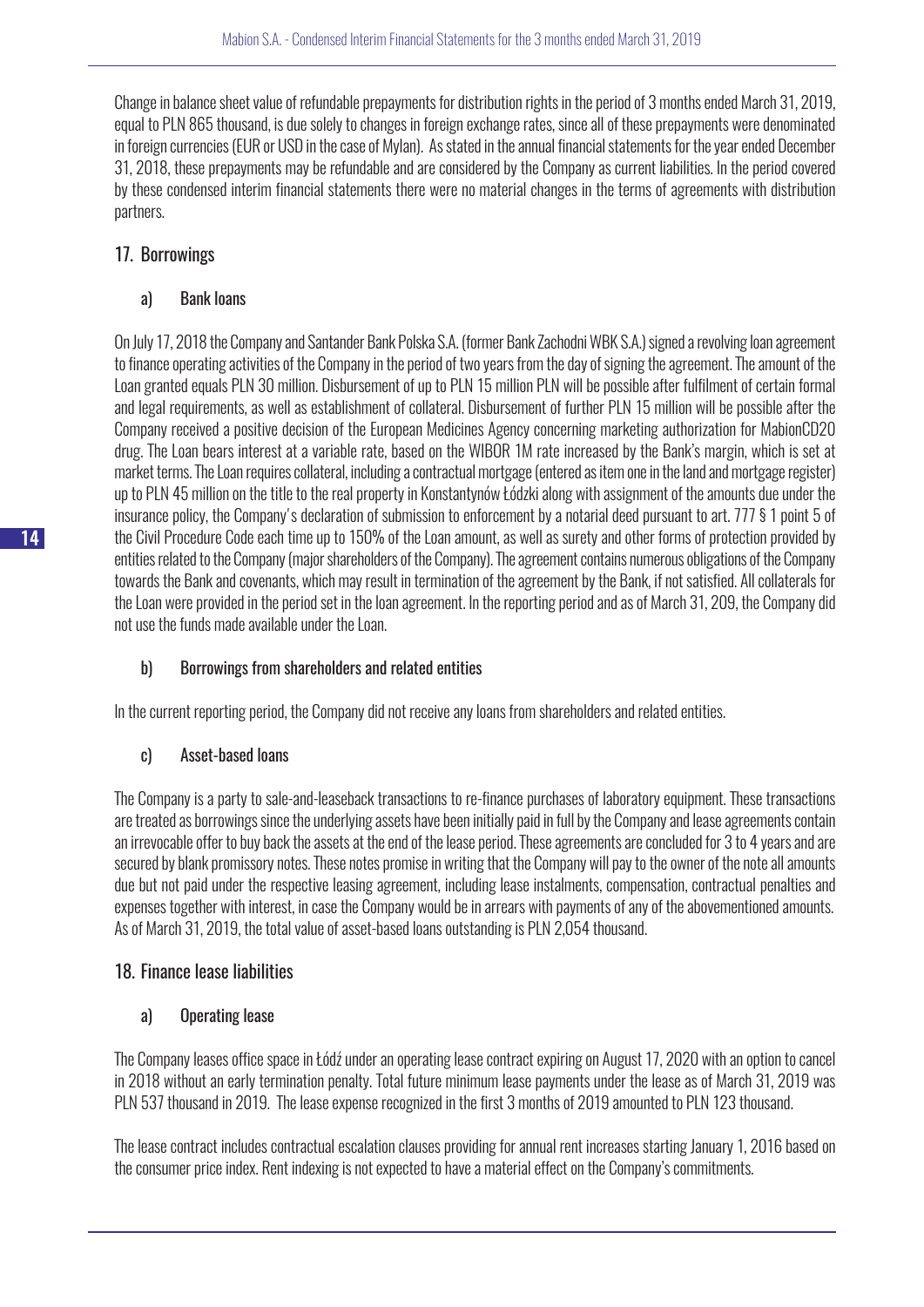The Company's management intends to close the office space lease at the end of 2019; therefore, on October 31, 2018 the Company submitted to the lessor the statement regarding the termination of the lease contract for office space at ul. Fabryczna 17 in Łódź with effect as of 1 November 2018, with a six-month notice period; at the same time the Company submitted a proposal to extend the notice period until December 31, 2019. The lessor accepted the proposal and in February 2019 the parties signed the respective annex to the contract.

Given the above, the Company made a decision to accelerate depreciation of all leasehold improvements relating to office space in Łódź starting from January 1, 2018.

#### b) Finance lease

The Company uses vehicles and laboratory equipment pursuant to finance lease agreements.

The Company concludes leasing agreements for a period of 3 to 5 years. These agreements are secured by blank promissory notes. These notes promise in writing that the Company will pay to the owner of the note all amounts due but not paid under the respective leasing agreement, including lease instalments, compensation, contractual penalties and expenses together with interest, in case the Company would be in arrears with payments of any of the above-mentioned amounts.

Change in the interest rate constituting an element of calculation of leasing instalments is a parameter which results in change in leasing instalments. All leasing agreements contain option to purchase leased assets at the end of the lease period.

In the period covered by these condensed interim financial statements, the Company has entered into new lease agreements, resulting in the initial recognition of the fixed assets in the amount of PLN 67 thousand i and the finance lease liability of PLN 67 thousand.

The total balance sheet value before tax of the finance lease objects as of March 31, 2019 amounts to PLN 10,244 thousand. The table below presents future minimum lease payments and the current value of minimum lease payments as of March 31, 2019 and December 31, 2018

| <b>PLN thousands</b> | <b>Future minimum</b><br>lease payments<br>as of March 31,<br>2019<br>(unaudited) | current value of<br>minimum lease<br>payments as of<br><b>March 31, 2019</b><br>(unaudited) | <b>Future minimum</b><br>lease payments<br>as of December<br>31, 2018 | <b>Current value of</b><br>minimum lease<br><b>payments</b><br>December 31,<br>2018 |
|----------------------|-----------------------------------------------------------------------------------|---------------------------------------------------------------------------------------------|-----------------------------------------------------------------------|-------------------------------------------------------------------------------------|
| Within 1 year        | 1383                                                                              | 1 3 2 9                                                                                     | 1 3 7 7                                                               | 1304                                                                                |
| From 1 to 5 years    | 2055                                                                              | 1770                                                                                        | 2 3 7 5                                                               | 2027                                                                                |
| <b>Total</b>         | 3 4 3 8                                                                           | 3099                                                                                        | 3752                                                                  | 3 3 5 1                                                                             |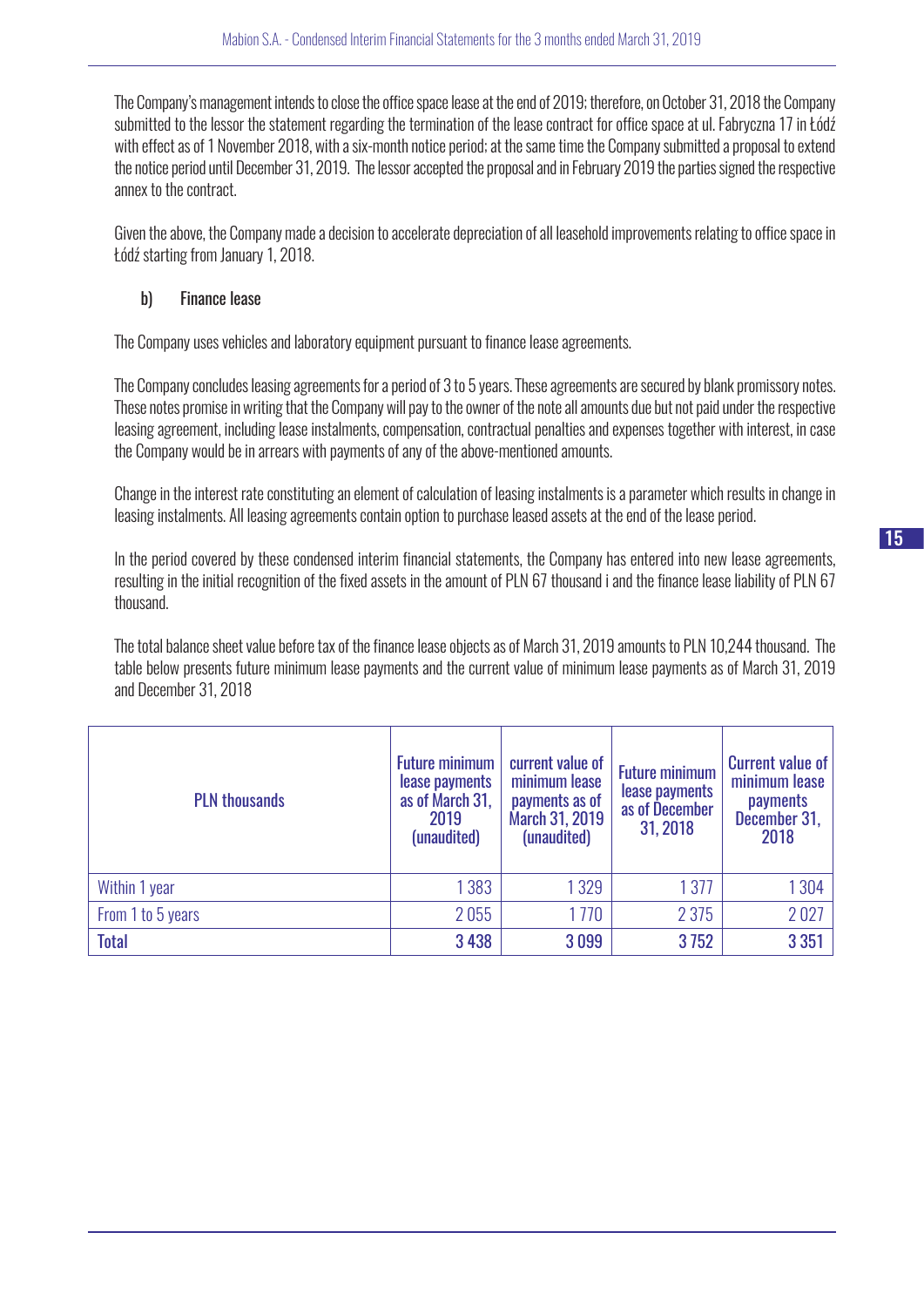# 19. Trade and other payables

| <b>PLN thousands</b>                               | March 31, 2019<br>(unaudited) | December 31,<br>2018 |
|----------------------------------------------------|-------------------------------|----------------------|
| Trade payables                                     | 12 1 24                       | 14 2 58              |
| Accrued expenses for clinical trials               |                               |                      |
| Share-based payments (Note 23)                     |                               |                      |
| Social security and personal income tax on payroll | 1082                          | 799                  |
| Accrued expenses for unused leave                  | 613                           | 441                  |
| Other payables                                     | 1290                          | 1272                 |
| <b>Company Social Benefits Fund</b>                | 249                           |                      |
| <b>Total trade and other payables</b>              | 15 358                        | 16 770               |

By its resolution No. 1/XII/2018 of December 10, 2018, the Management Board of Mabion S.A. adopted the Regulations of the Company Social Benefits Fund effective as of January 1, 2019. The costs of contributions to the Social Benefits Fund in 2019 were estimated at PLN 249 thousand.

#### 20. Effective income tax rate

In the current reporting period, the Company did not gain profits which would be the basis for income tax payment and has not met the criteria to recognize deferred tax asset. Therefore, the effective income tax rate was equal to 0 (null).

As of March 31, 2019, the Company operated under three permits issued by the Łódź Special Economic Zone ("ŁSSE"), located in Poland. There were no significant changes in 2019 in respect of the amounts and conditions of utilizing the tax credits available to the Company, i.e. tax credits will be available by December 31, 2026 to offset against future corporate income tax profits.

In the period of 3 months ended March 31, 2019, the Company incurred tax loss in the amount of PLN 4,602 thousand. The Company did not recognize the deferred tax asset on account of this loss since it did not meet the IAS 12 criteria for the likelihood of achieving taxable income allowing to use the loss before the period for its use. Tax losses carried forward from previous years are disclosed in the financial statements for the year ended December 31, 2018.

# 21. Financial risk management

In the scope of financial risks, the Company is exposed to, exposure and risk management levels have not changed substantially compared with the most recent annual financial statements.

# 22. Fair value of financial instruments measured at amortized cost

The Company does not have any financial instruments measured at fair value. For the purpose of the disclosure of the fair values in relation to the financial instruments measured at amortized cost, the Company has used the method based on the discounted cash flow.

The main items of financial instruments measured at amortized cost are: short-term bank borrowings and refundable prepayments for distribution rights. The Company's management assessed that the fair value of these items approximates or equals their carrying values.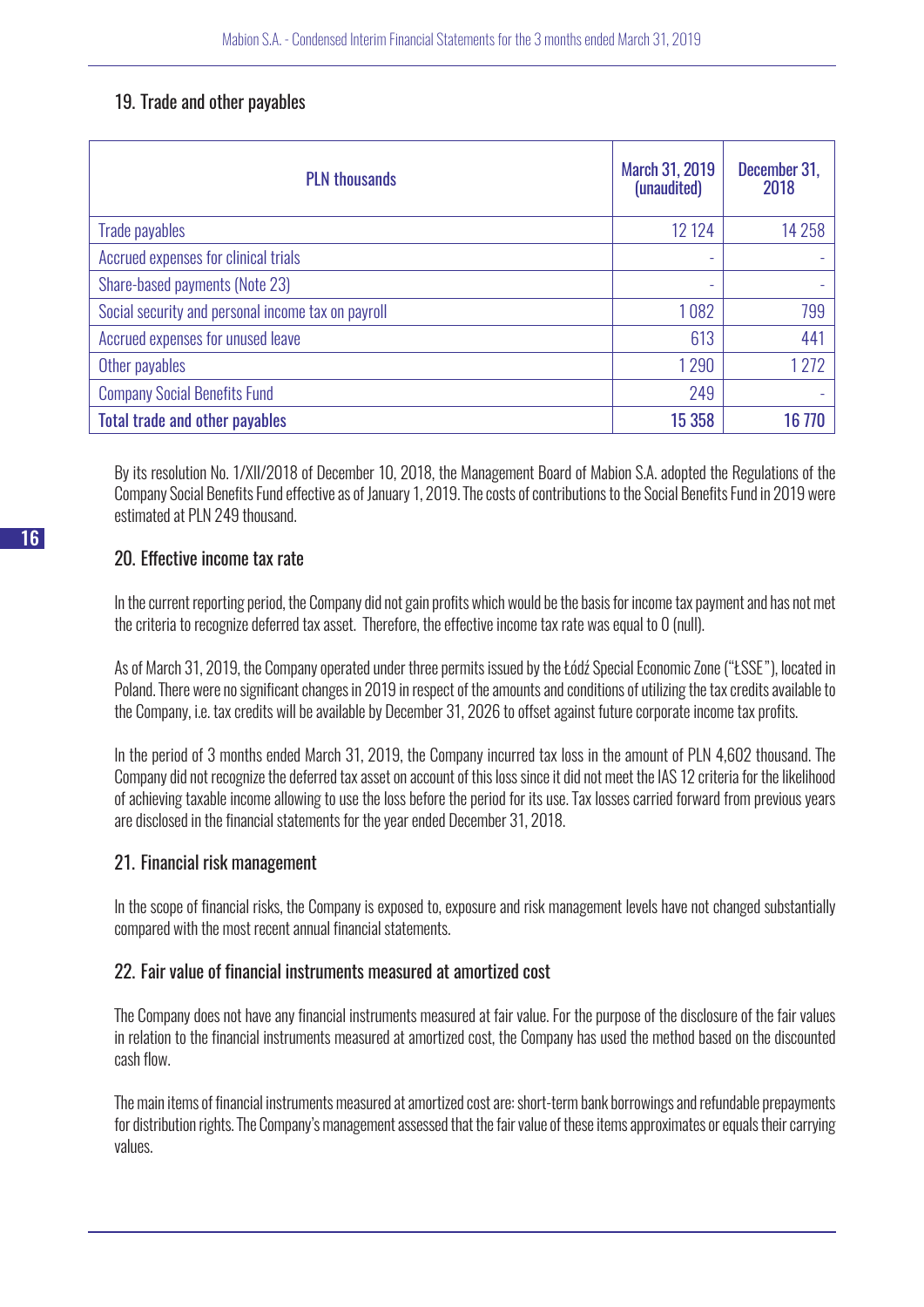# 23. Related party transactions

There is no direct controlling party or ultimate controlling party for the Company.

In the period covered by these condensed interim financial statements the Company has not recorded neither sales to nor purchases from the related parties on conditions other than arm's length terms.

Services contracted previously with Celon Pharma S.A. related to the development of a drug production process or drug prototypes for use by Celon Pharma S.A. has been deferred by mutual consent into future periods due to extraordinary workload relating to completion of research and development of MabionCD20. More information is presented in Note 15.

In the first quarter 2019, gratuitous surety granted in 2018 by Glatton Sp. z o.o. (significant shareholder of the Company) up to the amount of PLN 45 million was in effect. The surety relates to the revolving loan agreement of July 17, 2018, concluded with Bank Zachodni WBK S.A. (currently Santander Bank Polska S.A.) for the period of two years to finance operating activities of the Company. As of March 31, 2019, the Company did not use the available credit line.

Key management compensation (incl. share-based payment and remuneration)

On February 12, 2019, the Supervisory Board granted incentive awards to Mr. Artur Chabowski and Mr. Sławomir Jaros in connection with the acquisition by the Company of subsidies from EU funds in 2018. The awards totaling PLN 140 thousand have been paid in March 2019, and their total was accounted for as cost of 2018.

Presented below is the compensation for members of the Company's key management personnel and the Supervisory Board:

| <b>PLN thousands</b>                                                     | <b>January 1, 2019</b><br>- March 31, 2019 - March 31, 2018<br>(unaudited) | <b>January 1, 2018</b><br>(unaudited) |
|--------------------------------------------------------------------------|----------------------------------------------------------------------------|---------------------------------------|
| <b>Remuneration of the Supervisory Board Members</b>                     | 116                                                                        | 72                                    |
| <b>Remuneration of the Management Board Members</b>                      | 401                                                                        | 159                                   |
| <b>Total short-term compensation</b>                                     | 517                                                                        | 231                                   |
| Share-based payments                                                     | ٠                                                                          | 371                                   |
| Valuation of warrants under share-based program                          | (14)                                                                       | 371                                   |
| Total compensation of key management personnel and the Supervisory Board | 503                                                                        | 602                                   |

#### 24. Contingent liabilities and contractual commitments

#### a) Contractual commitments

As of March 31, 2019, the Company did not have any contractual commitments for the acquisition of property, plant and equipment, intangible assets or development work.

#### b) Contingent liabilities

As of March 31, 2019, the Company has not had any contingent liabilities which are expected by management to have a material adverse effect on the Company's financial position or operations and/or cash flow.

#### 25. Litigation settlements

The Company is not a party to any litigation, regulatory actions or arbitration which is expected by management to have a material adverse effect on the Company's financial position or operations and/or cash flow.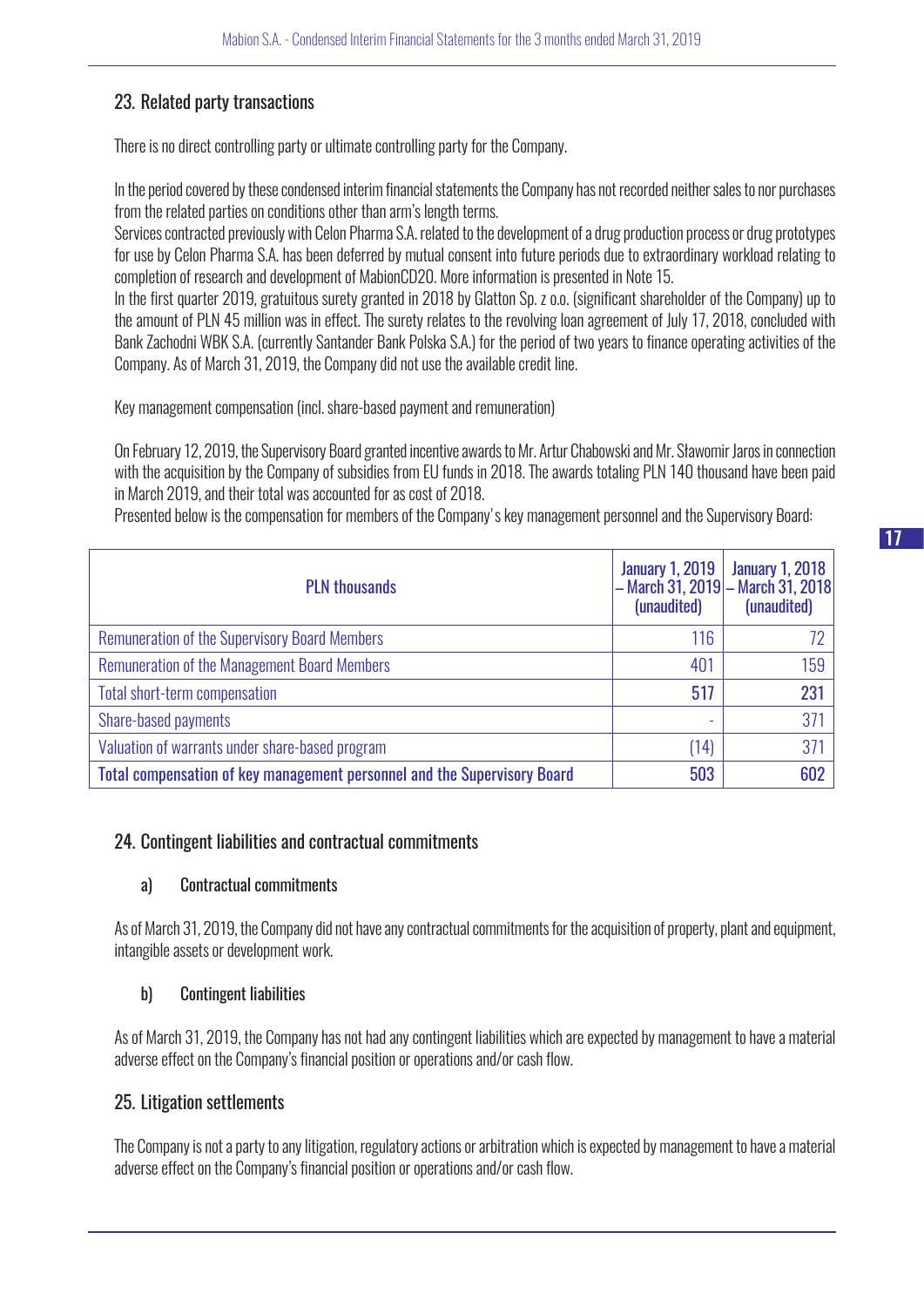#### 26. Events after the balance sheet date

On April 10, 2019, the Company received another payment from the government grant under the Smart Growth Operational Programme 2014-2020, "Fast Track" in the amount of PLN 7.1 million.

On April 24, 2019, the Company submitted responses to the list of questions sent by the EMA received under 120-day timetable of the registration procedure for MabionCD20 at EMA. The submissions of responses to EMA questions allows the Agency to continue the assessment of the application.

On April 25, 2019, Mr. Artur Chabowski tendered his resignation from the function of President of the Company's Management Board. The resignation enters into force as of June 30, 2019.

On May 6, 2019 the Company received the confirmation that its second registration application for Mabion CD20 was submitted to EMA correctly. In the Company's judgment, this may accelerate the commercialization of the drug in markets where rheumatoid arthritis (RA) is still covered by the patent protection for MabThera.

Management Board of the Company

Artur Chabowski President of the Management Board

Jarosław Walczak Member of the Management Board

Sławomir Jaros Member of the Management Board

Grzegorz Grabowicz Member of the Management Board

Jolanta Baranowska Chief Accountant

Konstantynów Łódzki, 16 May 2019